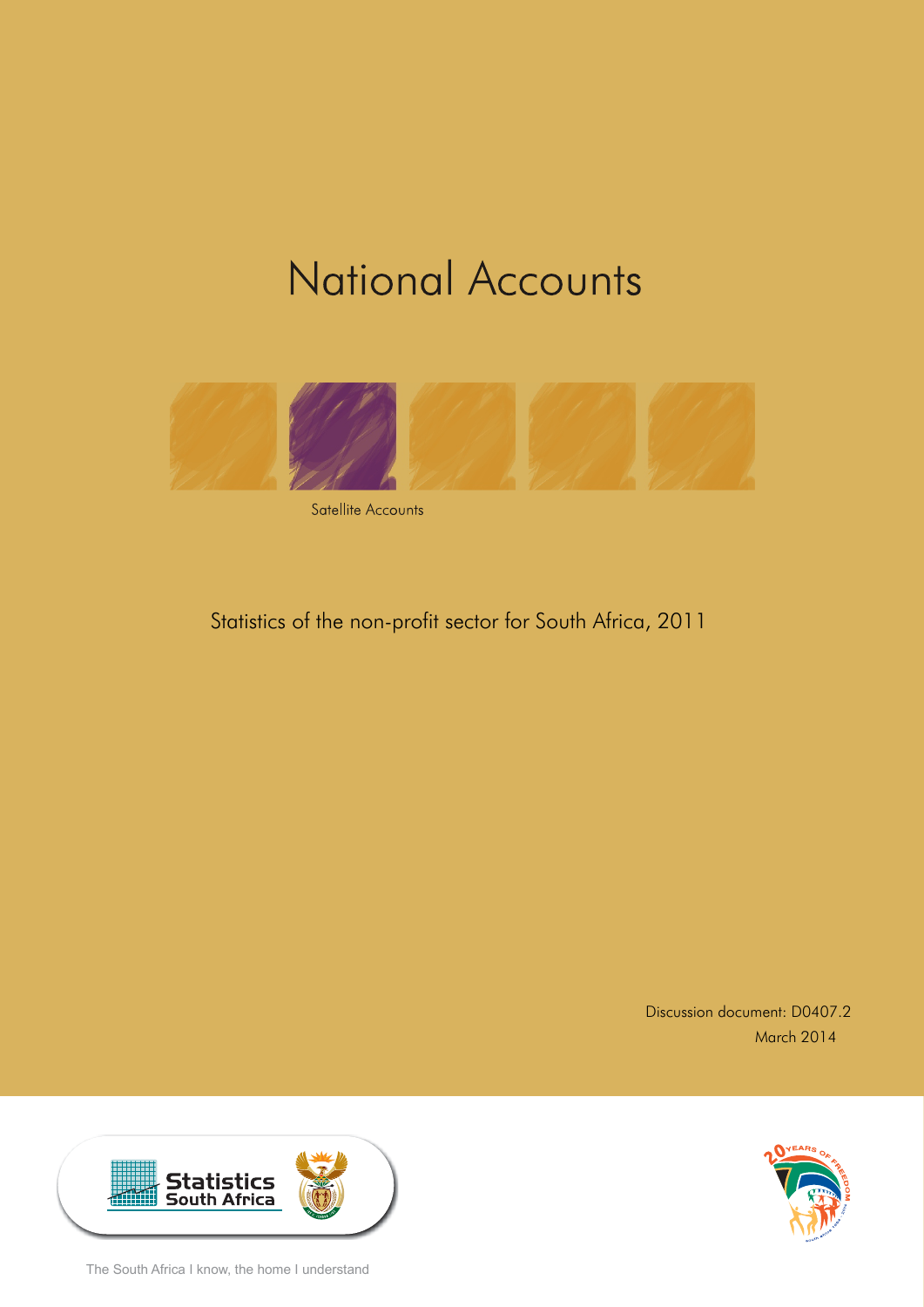Statistics of the non-profit sector for South Africa, 2011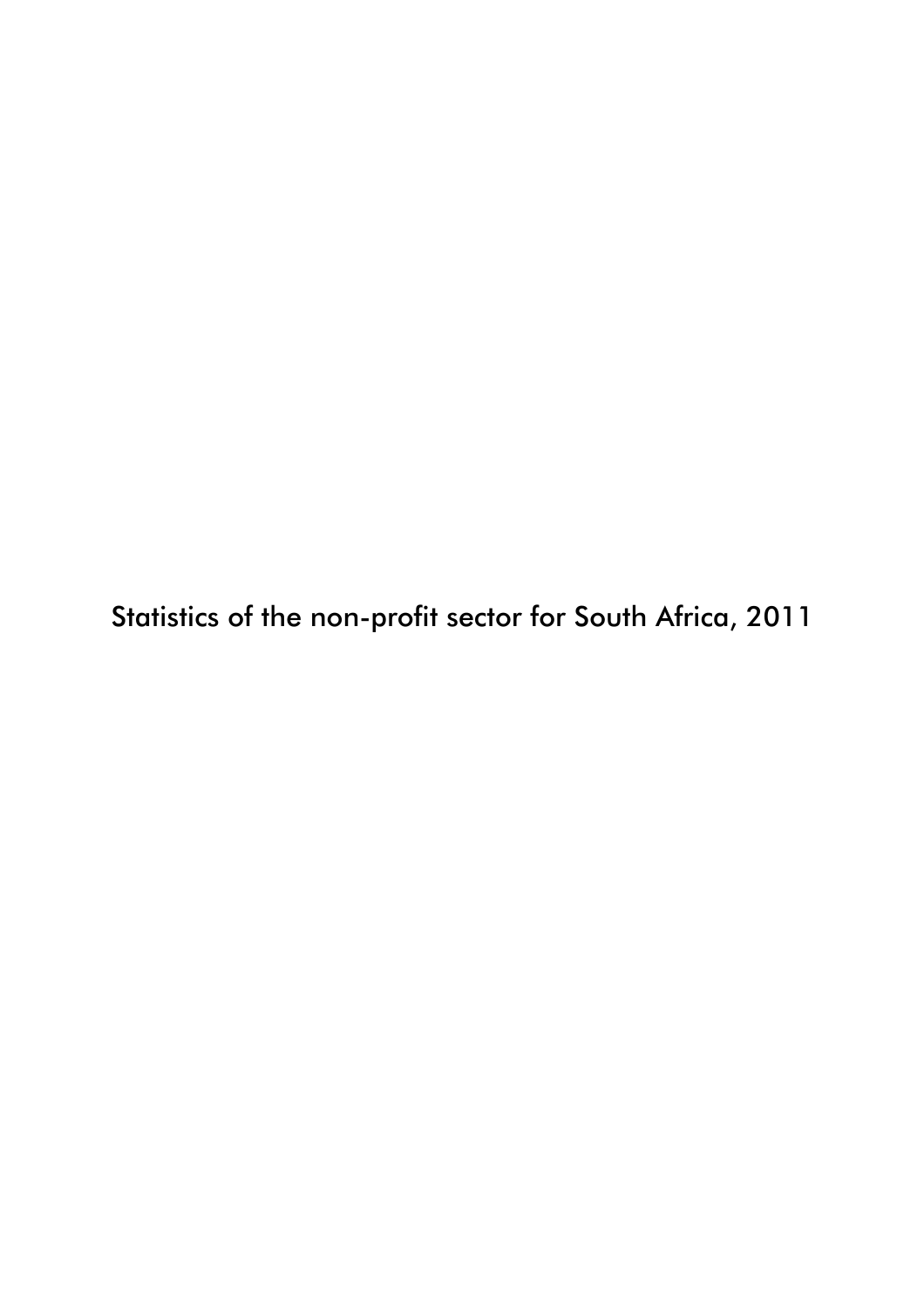# Statistics of the non-profit sector for South Africa, 2011

Pali Lehohla Statistician-General

Discussion document: D0407.2 Statistics South Africa March 2014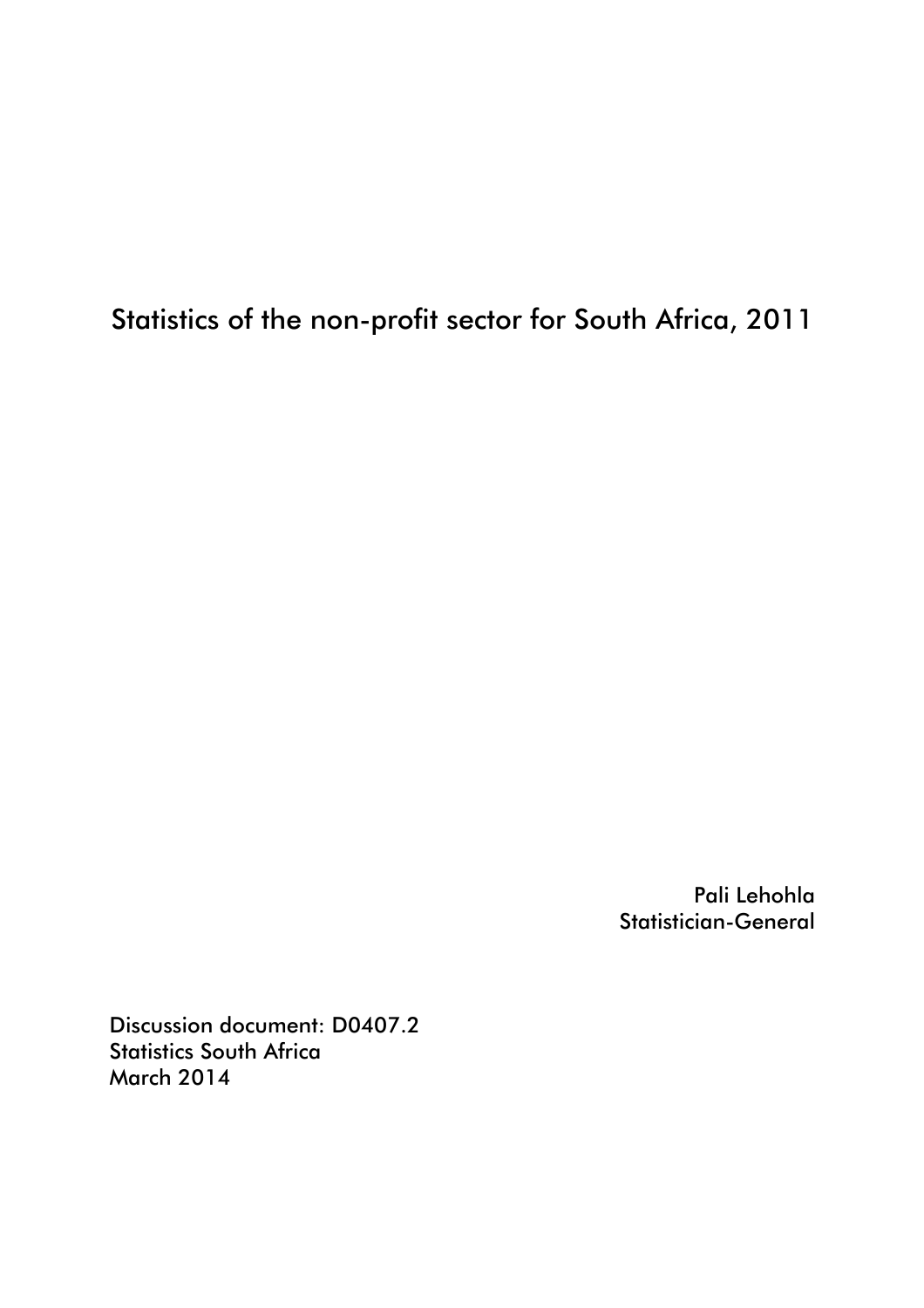Statistics of the non-profit sector for South Africa, 2011

Published by Statistics South Africa, Private Bag X44, Pretoria 0001

© Statistics South Africa,2014

Users may apply or process this data, provided Statistics South Africa (Stats SA) is acknowledged as the original source of the data; that it is specified that the application and/or analysis is the result of the user's independent processing of the data; and that neither the basic data nor any reprocessed version or application thereof may be sold or offered for sale in any form whatsoever without prior permission from Stats SA.

Statistics of the non-profit sector for South Africa, 2011/ Statistics South Africa. Pretoria: Statistics South Africa, 2014 Discussion No. D0407.2 Title continuous in English only

A complete set of Stats SA publications is available at Stats SA Library and the following libraries: National Library of South Africa, Pretoria Division National Library of South Africa, Cape Town Division Library of Parliament, Cape Town Bloemfontein Public Library Natal Society Library, Pietermaritzburg Johannesburg Public Library Eastern CapeLibrary Services, King William's Town Central Regional Library, Polokwane Central Reference Library, Nelspruit Central Reference Collection, Kimberley Central Reference Library, Mmabatho

This discussion document is available on the Stats SA website: www.statssa.gov.za

Copies are available from: Printing and Distribution, Statistics South Africa

Tel: 012 310 8044/310 8161 Fax: 012 321 7381 012 310 2973 Email: distribution@statssa.gov.za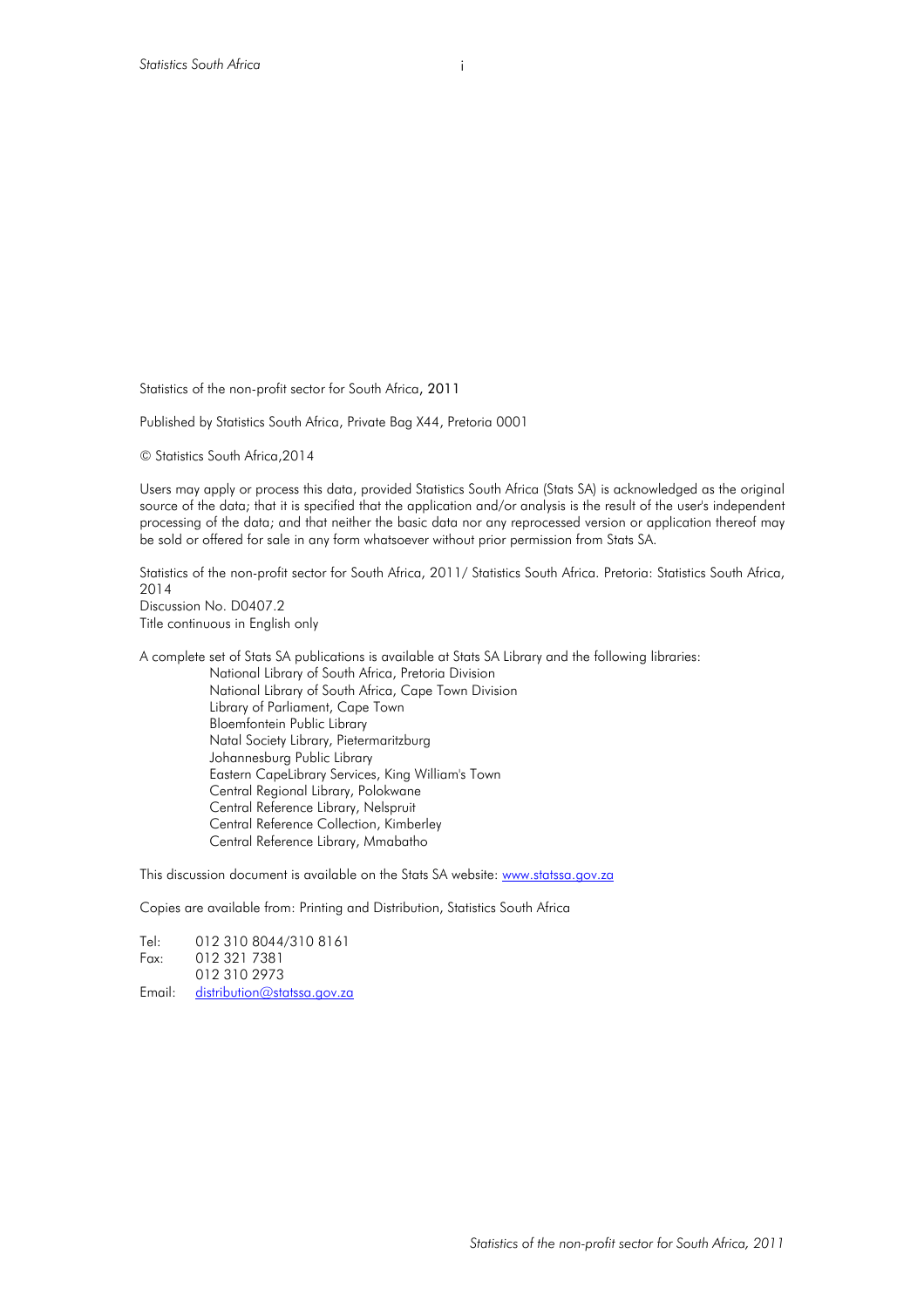|                                          | Chapter 2: Progress on the development of the non-profit institutions satellite accounts for       |
|------------------------------------------|----------------------------------------------------------------------------------------------------|
| 2.1:<br>2.2 <sub>1</sub><br>2.3:<br>2.4: | Establishment of the non-profit institutions satellite account inter-institutional committee 4     |
|                                          |                                                                                                    |
| 3.1:<br>3.2:                             |                                                                                                    |
|                                          | Chapter 4: Financial and non-financial indicators of the non-profit institutions in South Africa16 |
| 4.1:<br>4.2:<br>4.3:<br>4.4:<br>4.5:     | Final consumption expenditure of non-profit institutions controlled by government 24               |
|                                          |                                                                                                    |
|                                          |                                                                                                    |
|                                          | .29                                                                                                |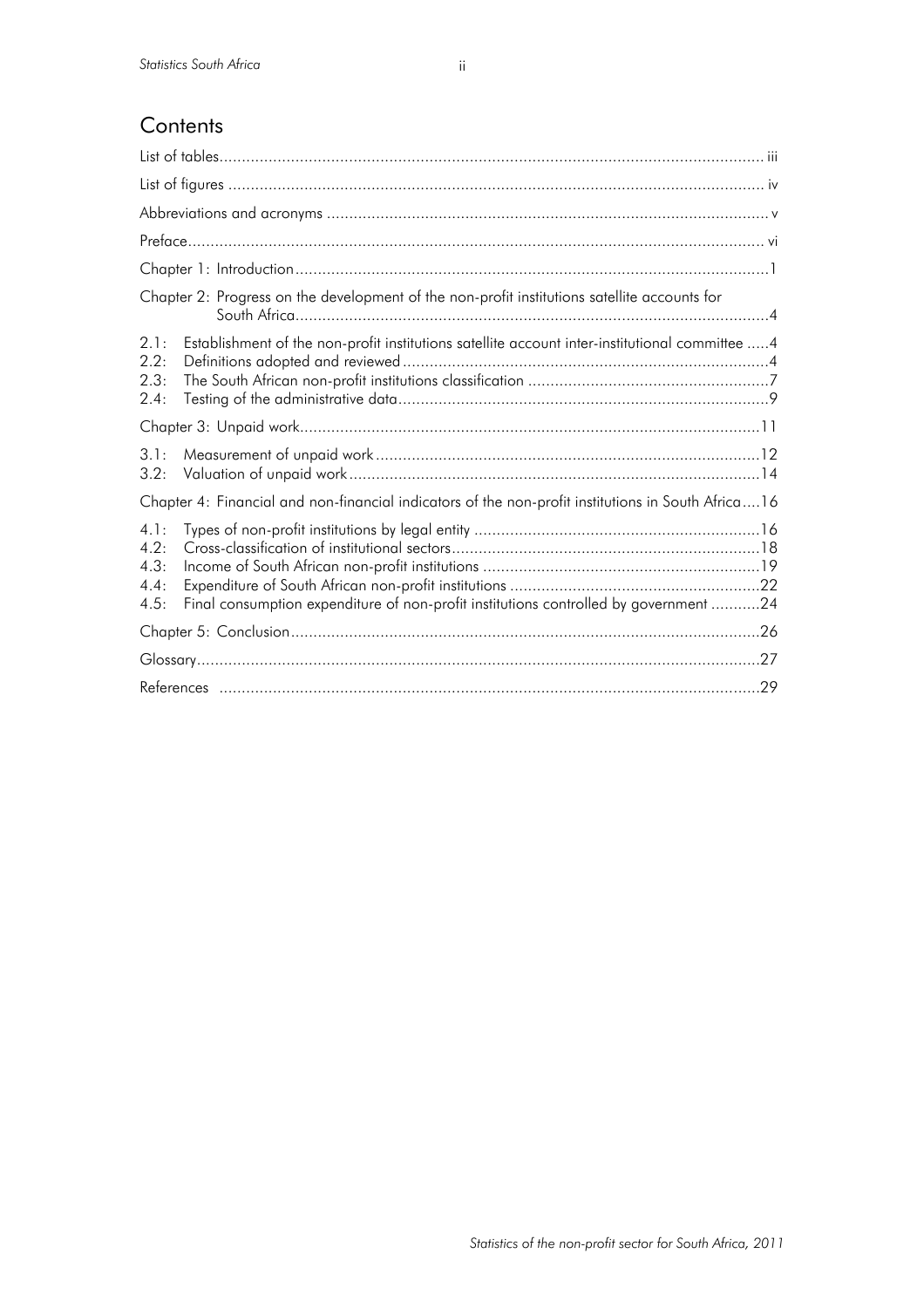# List of tables

| Table 5: Types of non-profit institutions by legal entity and objectives, 2011 (number)17 |  |
|-------------------------------------------------------------------------------------------|--|
| Table 6: Types of non-profit institutions by legal entity and objectives, 2011 (%) 18     |  |
| Table 7: Cross-classification of production account items by institutional sector, 2011   |  |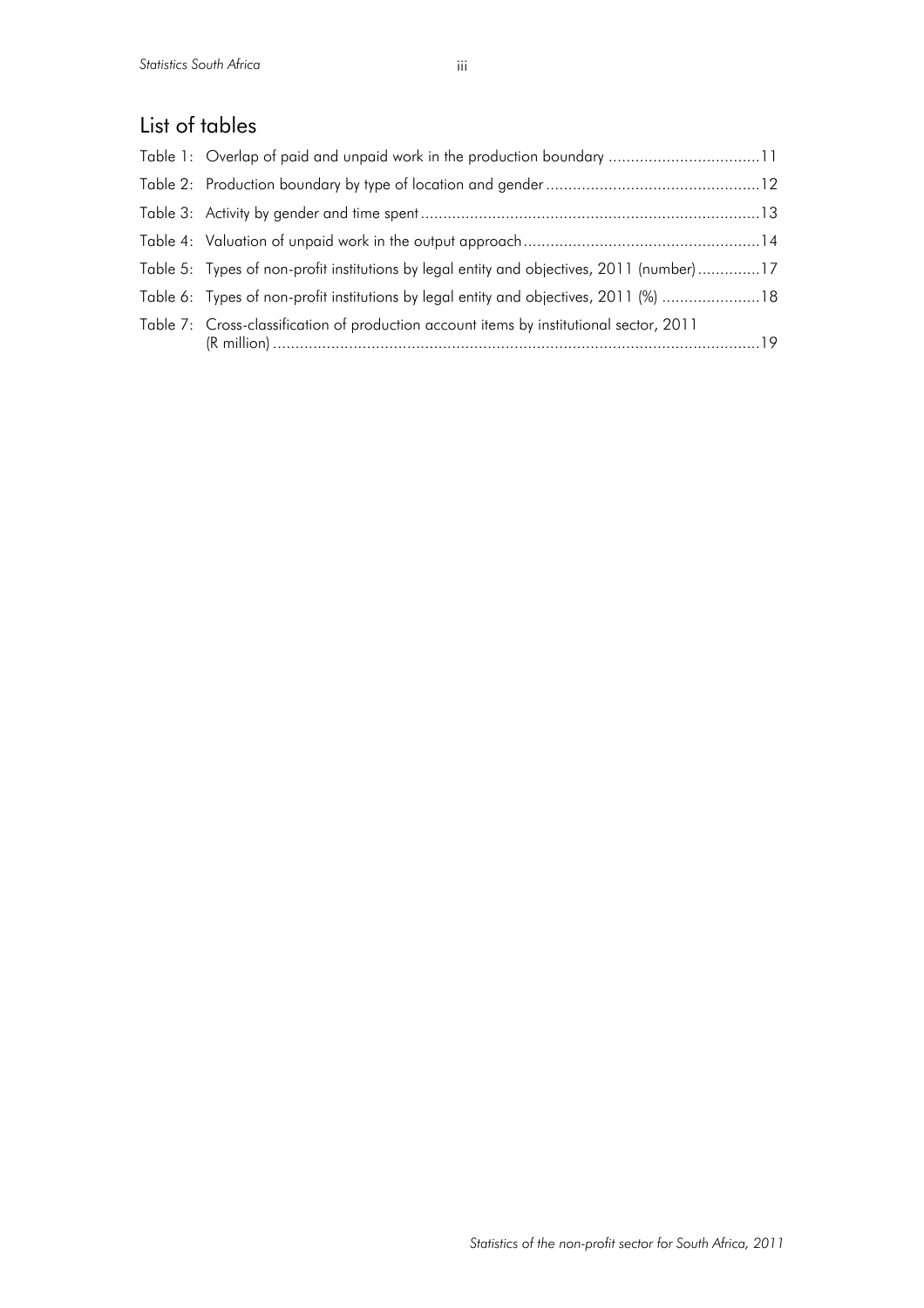# List of figures

| Figure 4: Category of expenditure by type of non-profit institution, 201123                    |  |
|------------------------------------------------------------------------------------------------|--|
| Figure 5: Final consumption expenditure of South African non-profit institutions controlled by |  |
| Figure 6: Category of final consumption expenditure by type of non-profit institution          |  |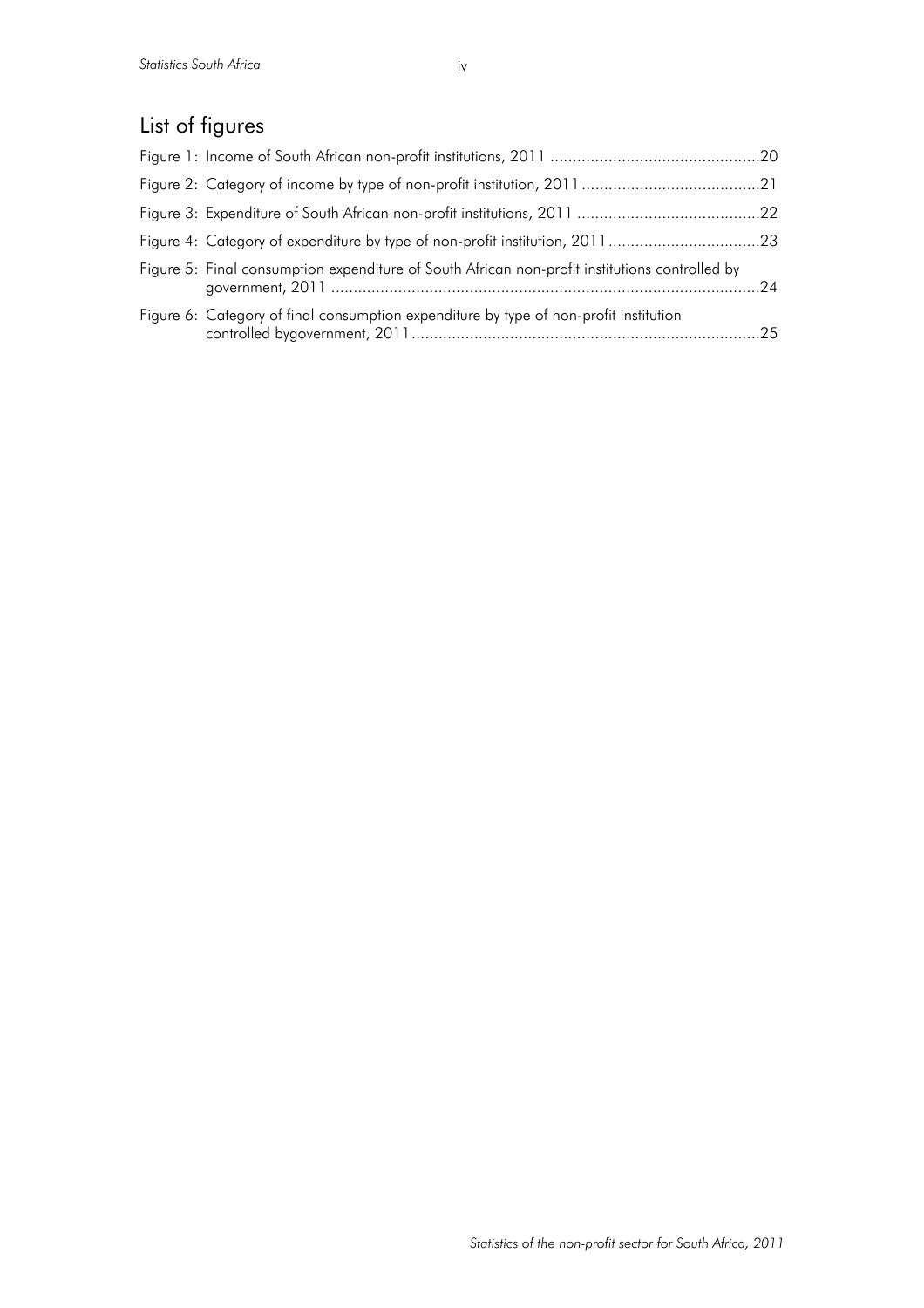# Abbreviations and acronyms

| <b>BSF</b>   | <b>Business Sampling Frame</b>                           |
|--------------|----------------------------------------------------------|
| <b>CBO</b>   | Community-based organisation                             |
| CCIS         | Cross Classification of Institutional Sectors            |
| <b>CIPC</b>  | Companies and Intellectual Property Commission           |
| <b>DDG</b>   | Deputy Director-General                                  |
| <b>DSD</b>   | Department of Social Development                         |
| <b>EMF</b>   | Executive Managers' Forum                                |
| Exco         | <b>Executive Committee</b>                               |
| FBOs         | <b>Faith-based Organisations</b>                         |
| GDP          | Gross domestic product                                   |
| <b>GVA</b>   | Gross value added                                        |
| <b>ICNPO</b> | International Classification of Non-profit Organisations |
| <b>IEA</b>   | Integrated Economic Accounts                             |
| <b>IES</b>   | Income and Expenditure Survey                            |
| IMF          | International Monetary Fund                              |
| ILO          | International Labour Organisation                        |
| <b>ISIC</b>  | International Standard Industrial Classification         |
| <b>NGO</b>   | Non-governmental Organisation                            |
| <b>NPC</b>   | Non-profit Company                                       |
| <b>NPI</b>   | Non-profit Institution                                   |
| <b>NPISA</b> | Non-profit Institutions Satellite Account                |
| <b>NPISH</b> | Non-profit institutions serving households               |
| <b>NPO</b>   | Non-profit Organisation                                  |
| OECD         | Organisation for Economic Co-operation and Development   |
| <b>ROW</b>   | Rest of the world                                        |
| <b>SAC</b>   | <b>Standard Approval Committee</b>                       |
| SG           | Statistician-General                                     |
| SANPIC       | South African Non-profit Institutions Classification     |
| SASQAF       | South African Statistical Quality Assessment Framework   |
| SARB         | South African Reserve Bank                               |
| <b>SIC</b>   | <b>Standard Industrial Classification</b>                |
| <b>SNA</b>   | System of National Accounts                              |
| Stats SA     | Statistics South Africa                                  |
| SU-tables    | Supply and Use Tables                                    |
| The dti      | Department of Trade and Industry                         |
| <b>TUS</b>   | Time Use Survey                                          |
| UN           | <b>United Nations</b>                                    |
| <b>UNV</b>   | United Nations Volunteer                                 |

v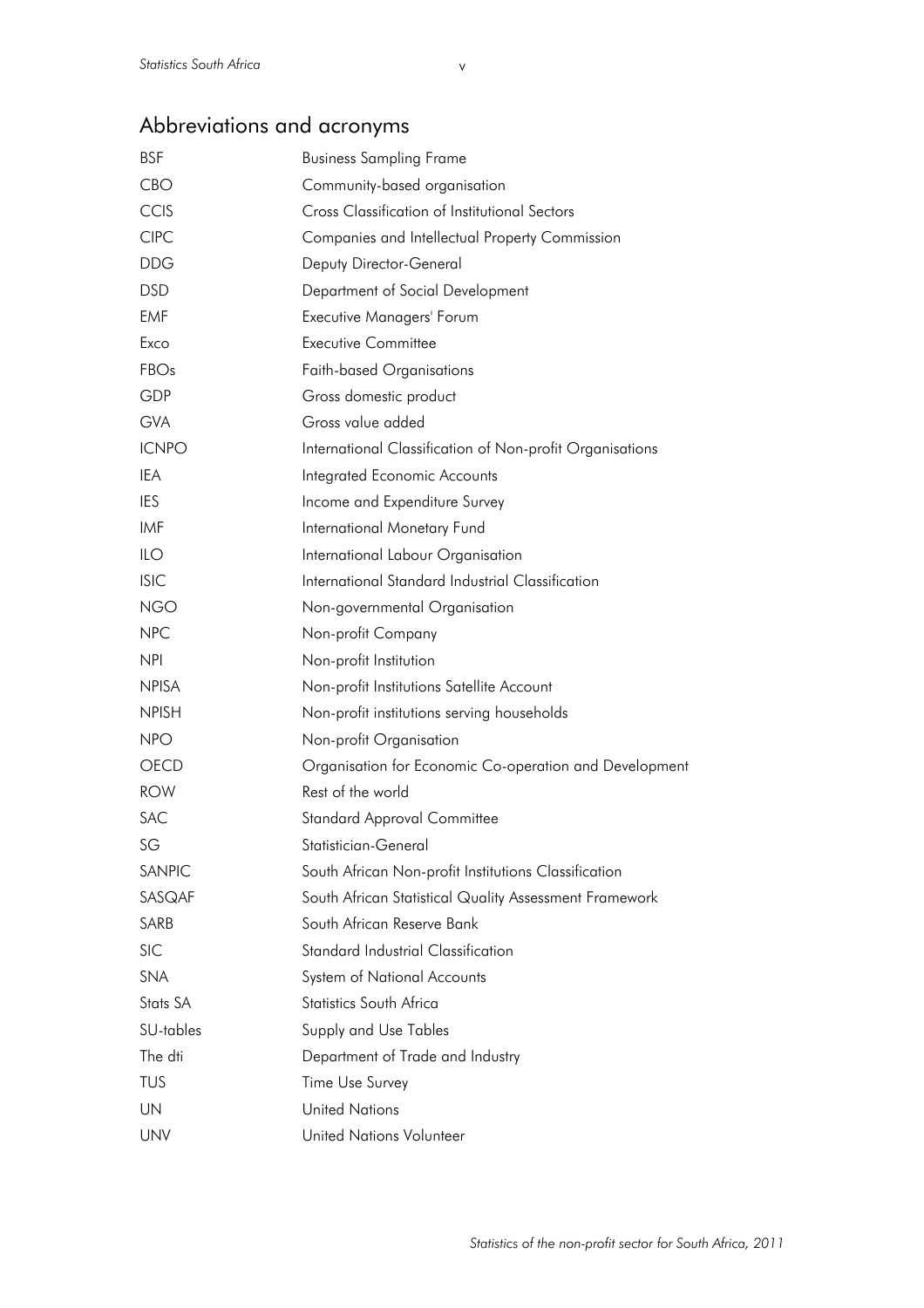The aim of this discussion document is to provide an overview of the current financial and nonfinancial statistics of the non-profit sector for South Africa for the reference year 2011, and to provide progress for the development of the South African non-profit institutions satellite account (NPISA).

The System of National Accounts (SNA) defines NPIs as "legal or social entities created for the purpose of producing goods and services whose status does not permit them to be a source of income, profit or other financial gain for the units that establish, control or finance them. In practice, their productive activities are bound to generate either surpluses or deficits but any surpluses they happen to make cannot be appropriated by other institutional units. The articles of association by which they are established are drawn up in such a way that the institutional units which control or manage them are not entitled to a share in any profits or other income which they receive".

This definition contains some ambiguities with respect to the borders between NPIs and both corporations and government. So the working definition of an NPI consists of units that are:

- Organisations;
- Not-for-profit and non-profit distributing;
- Institutionally separate from government;
- Self-governing; and
- Non-compulsory.

 $\overline{a}$ 

There has been increasing interest in recent years, internationally, in the set of entities or institutions known variously as 'non-profit', 'voluntary' or 'non-government' organisations. In order to differentiate them from corporations and government institutional units, these entities are referred to as NPIs in the national accounts. The scale and number of such organisations has been increasing and they have taken on expanded roles as governments seek to provide social and other services in more flexible, cost-effective ways. At the same time, economic statistics covering NPIs have been quite limited<sup>1</sup>.

<sup>&</sup>lt;sup>1</sup> Source: Australian National Accounts: Non-profit institutions satellite account, 1999–2000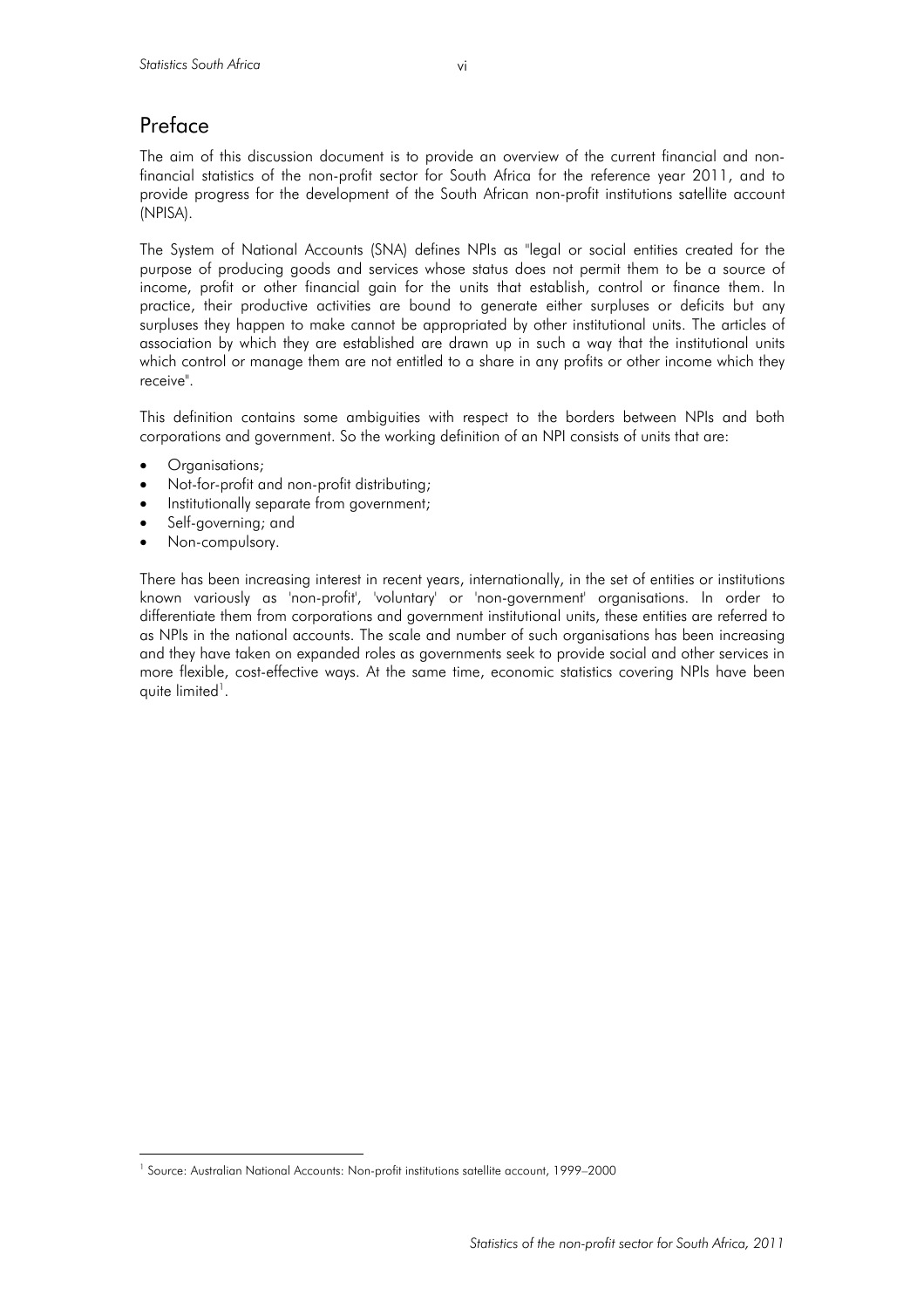# Chapter 1: Introduction

The System of National Accounts (SNA) is a set of international guidelines for the development of economic accounts and for reporting such statistics to international organisations in a manner comparable across countries. The SNA provides an integrated framework of concepts, definitions, accounting rules, classifications and accounts and tables, all designed to organise in an analytically useful way, the transactions, other flows and stocks that make up the accounting record of the economy<sup>2</sup>.

The SNA guidelines suggest the expansion of the SNA through the development of satellite accounts and more targeted handbooks in order to offer additional instructions and provide specific approaches and technical advice to national accountants, statisticians and other users of national accounts data on specialised topics<sup>3</sup>. A satellite account is a term developed by the United Nations (UN), the World Bank, the International Monetary Fund (IMF), and the Organisation for Economic Co-operation and Development (OECD) to expand the SNA in order to measure the employment and size of economic sectors not defined as industries in the national accounts.

Non-profit institutions (NPIs) play an important role in national economies and policy. Their measurement in the SNA and the explicit reporting of the NPI figures are important functions to improve economic statistics and provide policy, business, and civic leaders with information that will help them to make decisions.

NPIs have been at the centre of a growing effort to document and study their role in recent years, internationally. Often referred to interchangeably as 'civil society', the 'voluntary', 'third' or 'independent' sector, this group of organisations plays a critical role in society, separate from that of governments or corporations, and is central to community engagement and the building of social capital. NPIs have now gained prominence in many countries' official economic statistics $^4$ .

The *Handbook on Non-Profit Institutions in the System of National Accounts* is one in a series of handbooks dealing with various components of the SNA. The emphasis of the *Handbook* is reflected in three ways:

- The definition of an NPI is detailed, which makes it possible to identify it within a certain group of activities;
- The valuation of volunteer labour, which is significant in the activities of NPIs; and
- The introduction of the detailed classification of NPIs by function<sup>5</sup>.

None of these elements is available in the concepts and classifications of the central framework of the SNA.

<sup>&</sup>lt;sup>2</sup> Source: SNA

<sup>3</sup> Source: SNA

<sup>4</sup> Source: Statistics Canada, Satellite Account of Non-profit Institutions and Volunteering, 2006–2007

<sup>5</sup> *Source: Handbook on Non-Profit Institutions in the System of National Accounts*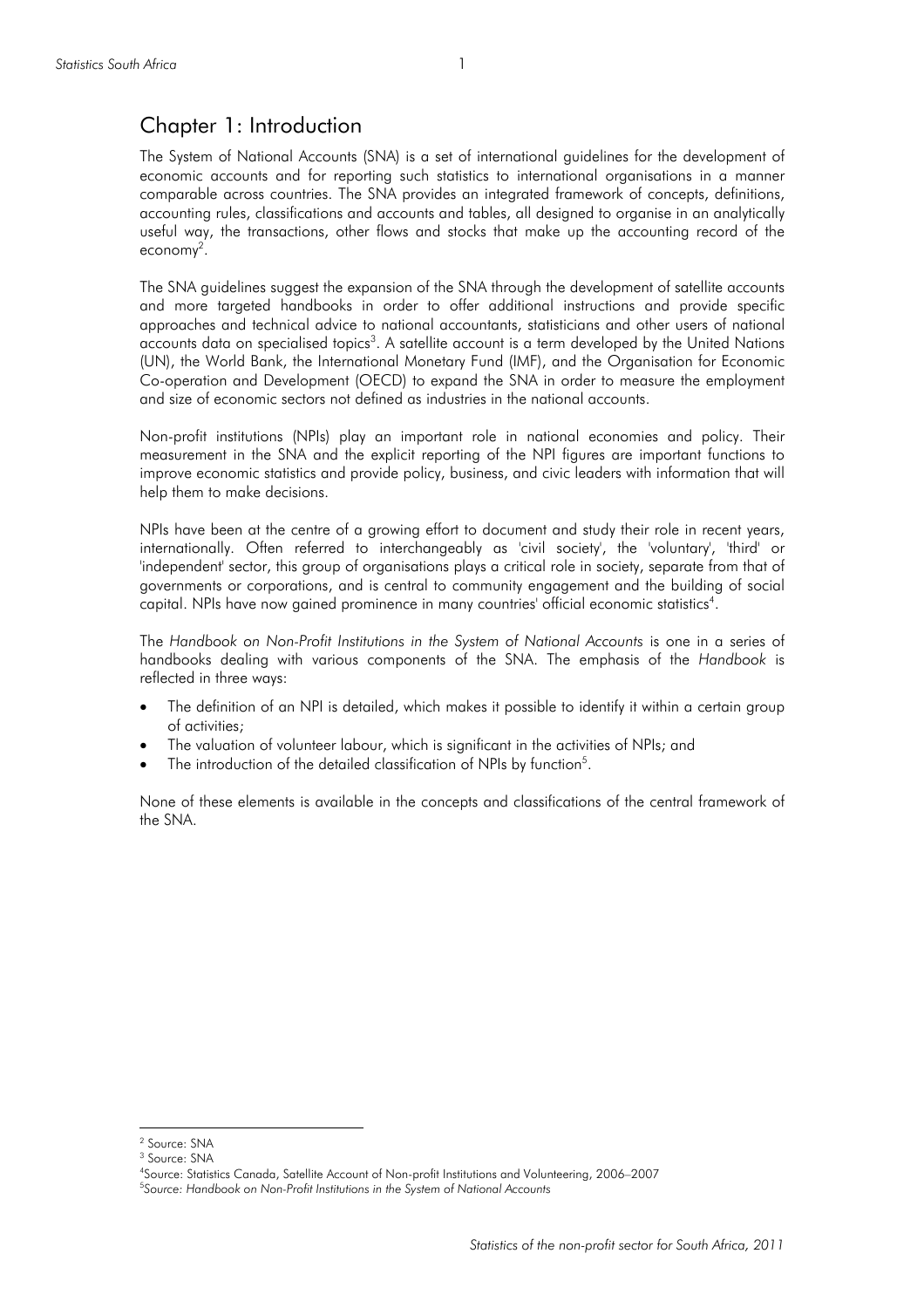#### 1.1: Definition of non-profit institutions in the System of National Accounts

NPIs are separately identified as institutional units. That is, they are capable in their own right of owning assets, incurring liabilities, and engaging in economic activities and in transactions with other entities.

NPIs may be created by households, corporations, or government, but the motive leading to their creation varies. For example, NPIs may be created to provide services for the benefit of the households or corporations who control or finance them; or they may be created for charitable, philanthropic or welfare reasons to provide goods or services to other persons in need; or they may be intended to provide health or education services for a fee, but not-for-profit; or they may be intended to promote the interests of pressure groups in business or politics; etc. Although they may provide services to groups of persons or institutional units, by convention they are deemed to produce only individual services and not collective services.

# 1.2: Definition of non-profit institutions in the Handbook on Non-Profit Institutions in the System of National Accounts

For the purpose of the satellite account on NPIs, the *Handbook* defines NPIs as consisting of (a) organisations that (b) are not-for-profit and, by law or custom, do not distribute any surplus they may generate to those who own or control them, (c) are institutionally separate from government, (d) are self-governing, and (e) are non-compulsory.

This definition contains some ambiguities with respect to the borders between NPIs and both corporations and government. So the working definition of the non-profit sector consists of units that are defined as follows:

- *Organisation* means that the entity has an institutional reality. Institutional reality can be signified by some degree of internal organisational structure, persistence of goals, structure, and activities, meaningful organisational boundaries, or legal charter of incorporation. Most NPIs are legal entities created by process of law whose existence is recognised independently of the persons, corporations or government units that establish, finance, control or manage them. Those entities can take the legal form of voluntary associations, non-profit companies or trusts;
- *Not-for-profit and non-profit distributing*: NPIs are organisations that do not exist primarily to generate profit, either directly or indirectly, and that are not primarily guided by commercial goals and considerations. NPIs may accumulate a surplus in a given year, but any such surplus must be ploughed back into the basic mission of the agency and not distributed to the organisation's owners, members, founders or governing board;
- *Institutionally separate from government*: NPIs are not part of the apparatus of government and do not exercise governmental authority in their own right. An NPI may receive significant financial support from government and it may have public officials on its board; however, it has sufficient discretion with regard to the management of both its production and its use of funds that its operating and financing activities cannot be fully integrated with government finance in practice;
- *Self-governing*: An NPI is able to control its own activities and is not under the effective control of any other entity. This means that the NPI is in charge of its own destiny, i.e. it can dissolve itself, set and change its by-laws and alter its mission or internal structure without having to secure permission from any other authority; and
- *Non-compulsory*: membership and contributions of time and money are not required or enforced by law or otherwise made a condition of citizenship.

This definition is illustrated by examples and applied to organisations which are on the borderline of an NPI, or either a corporation, government or a household unit (cooperatives, mutuals, self-help groups, social ventures, rehabilitation centres, universities, hospitals, indigenous or territorial groups, etc.).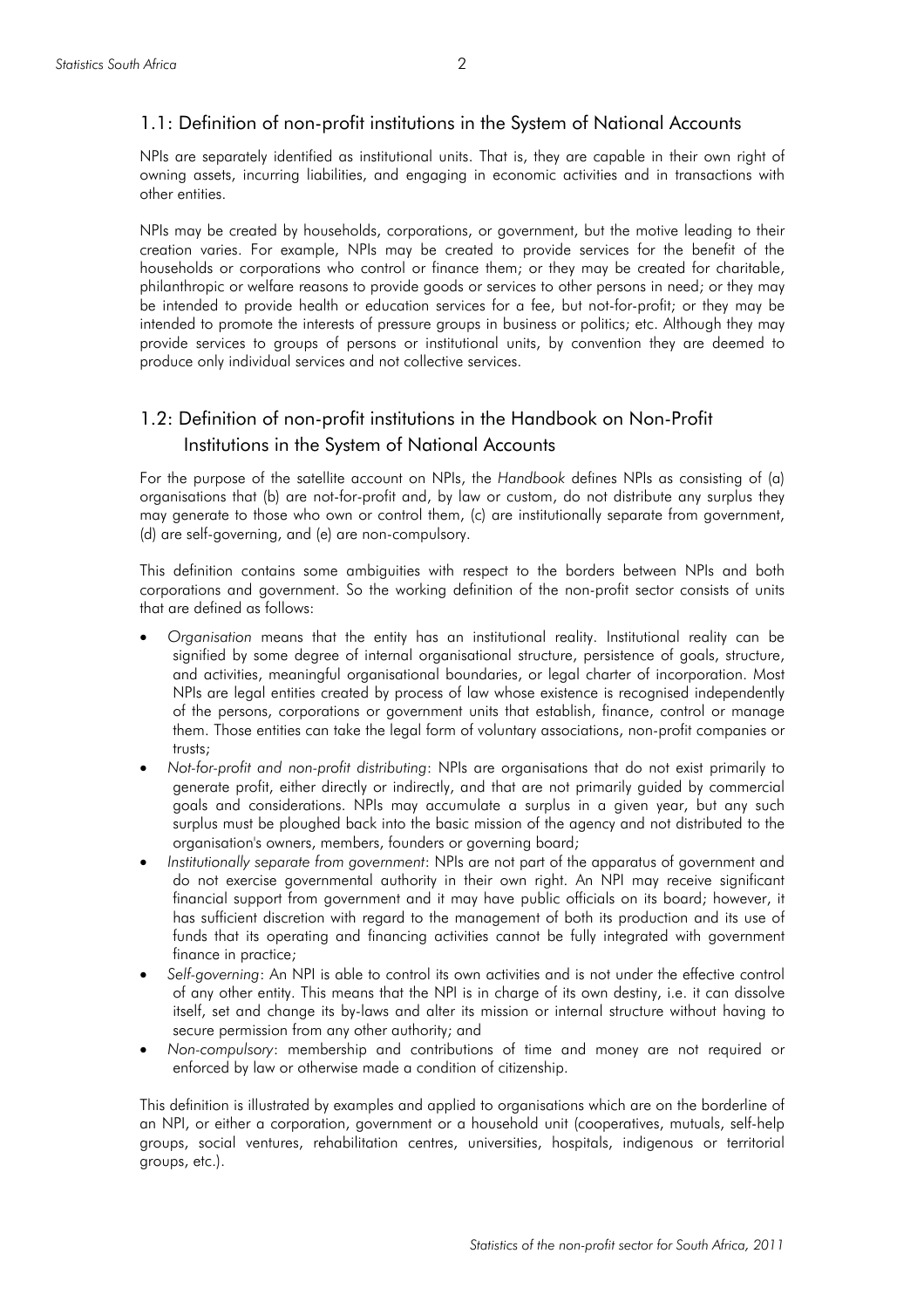Because NPI status is determined by legal, structural and operational characteristics rather than by production or revenue characteristics, the NPI cannot be defined as an aggregate over a particular set of International Standard Industrial Classification (ISIC) classes. Even though NPIs are concentrated in such service activities as education, human health and social work, in principle NPIs may be found anywhere in the International Classification of Non-profit Organisations (ICNPO) structure. Furthermore, not all units in a particular ICNPO class will necessarily be an NPI even though the majority may be<sup>6</sup>.

<sup>6</sup> Source: *Handbook on Non-Profit Institutions in the System of National Accounts*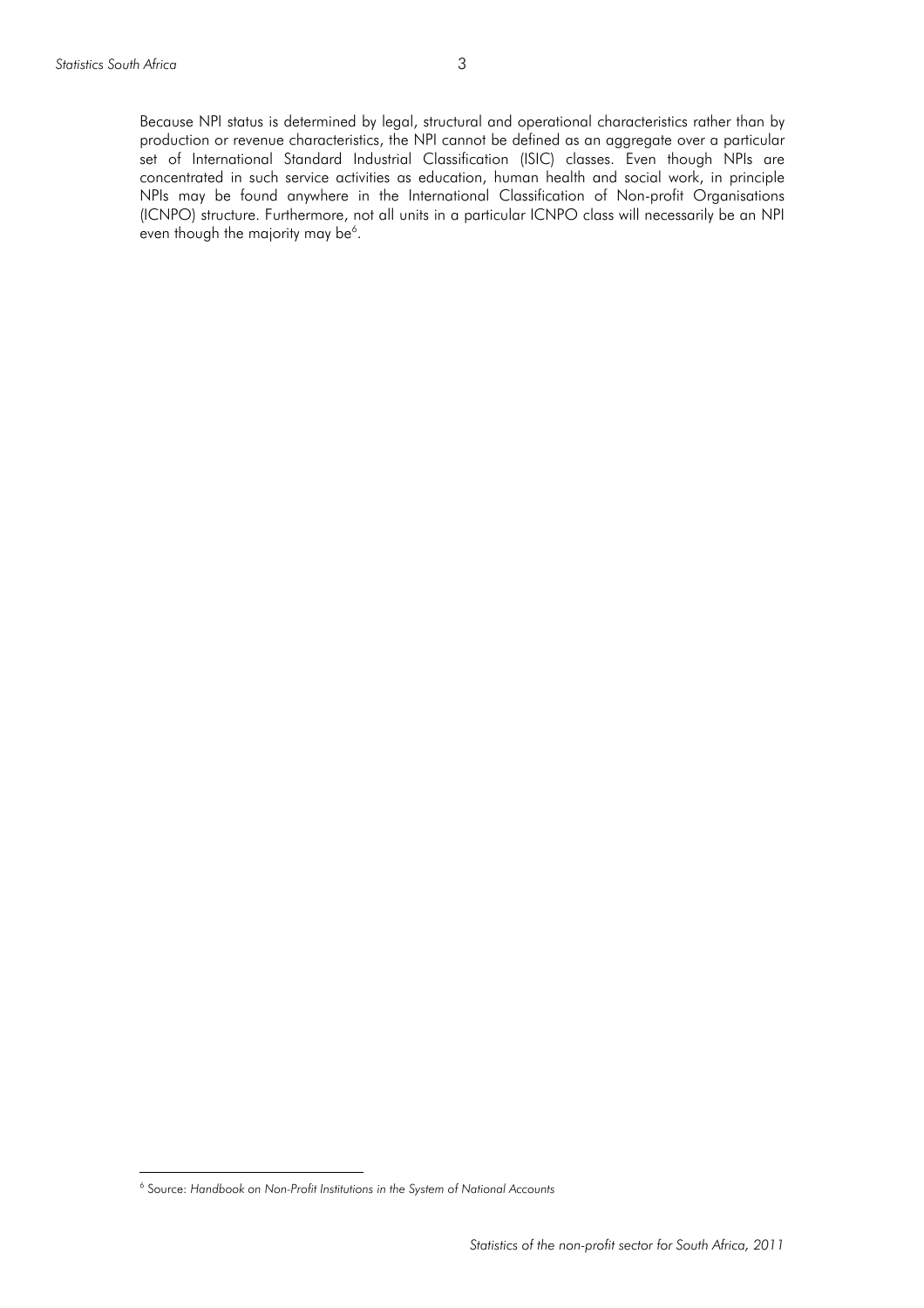# Chapter 2: Progress on the development of the non-profit institutions satellite account for South Africa

This chapter provides progress for the development of the non-profit institutions satellite account (NPISA) for South Africa.

# 2.1: Establishment of the non-profit institutions satellite account interinstitutional committee

During the financial year 2010/2011, an inter-institutional working group for the development of the NPISA in South Africa was established by Statistics South Africa (Stats SA). The main purpose of the establishment of the working group was to ensure the successful development of the NPISA for South Africa as well as sharing information and data that involve NPIs. The institutions that play pivotal roles to ensure the successful compilation of the NPISA for South Africa are:

- 1. Statistics South Africa (Stats SA);
- 2. Department of Social Development (DSD);
- 3. Social Survey Africa; and
- 4. South African Reserve Bank (SARB).

Stats SA will aim to compile and publish the official NPISA for South Africa, while the DSD and SARB are data providers. Social Survey Africa's role is to share information and experience regarding the NPI environment for South Africa.

Stats SA has signed a memorandum of agreement with the SARB and DSD whereby these institutions commit themselves to sharing information and working together for the development of the projects initiated by these institutions. A memorandum of agreement between Stats SA and Social Survey Africa was signed in the financial year 2012/2013 whereby both institutions committed themselves to share information and the development of an NPISA for South Africa.

The inter-institutional working group meets at least once a quarter, with the aim of driving the various processes required for the development of an NPISA in South Africa.

#### 2.2: Definitions adopted and reviewed

This sub-section will discuss the definitions used in South Africa as reviewed and adopted by the NPISA inter-institutional working group.

#### 2.2.1: Definition of non-profit institutions

'NPI' is an associated term for civil society organisations that range from faith- and communitybased organisations, charities (welfare) and traditional organisations like social and sports clubs, to a host of other development and social forms of organisations working tirelessly within the social fabric of society. These organisations are commonly referred to as non-governmental organisations (NGOs), community-based organisations (CBOs) and faith-based organisations (FBOs).

In the late 1990s, the DSD established a technical team to work on the definition of an NPI for South Africa. The definition adopted was included in the Non-profit Organisations (NPO) Act, 1997 (Act No. 71 of 1997). The definition is as follows: 'NPI is a trust, company or other association of persons established for a public purpose, and the income and property of which are not distributable to its members or office-bearers, except as reasonable compensation for services rendered'7 .

The NPISA inter-institutional working group reviewed the structural-operational definition of the NPI. During the financial year 2012/2013, the NPI inter-institutional working group agreed that the

<sup>&</sup>lt;sup>7</sup>Source: The size and scope of the non-profit sector in South Africa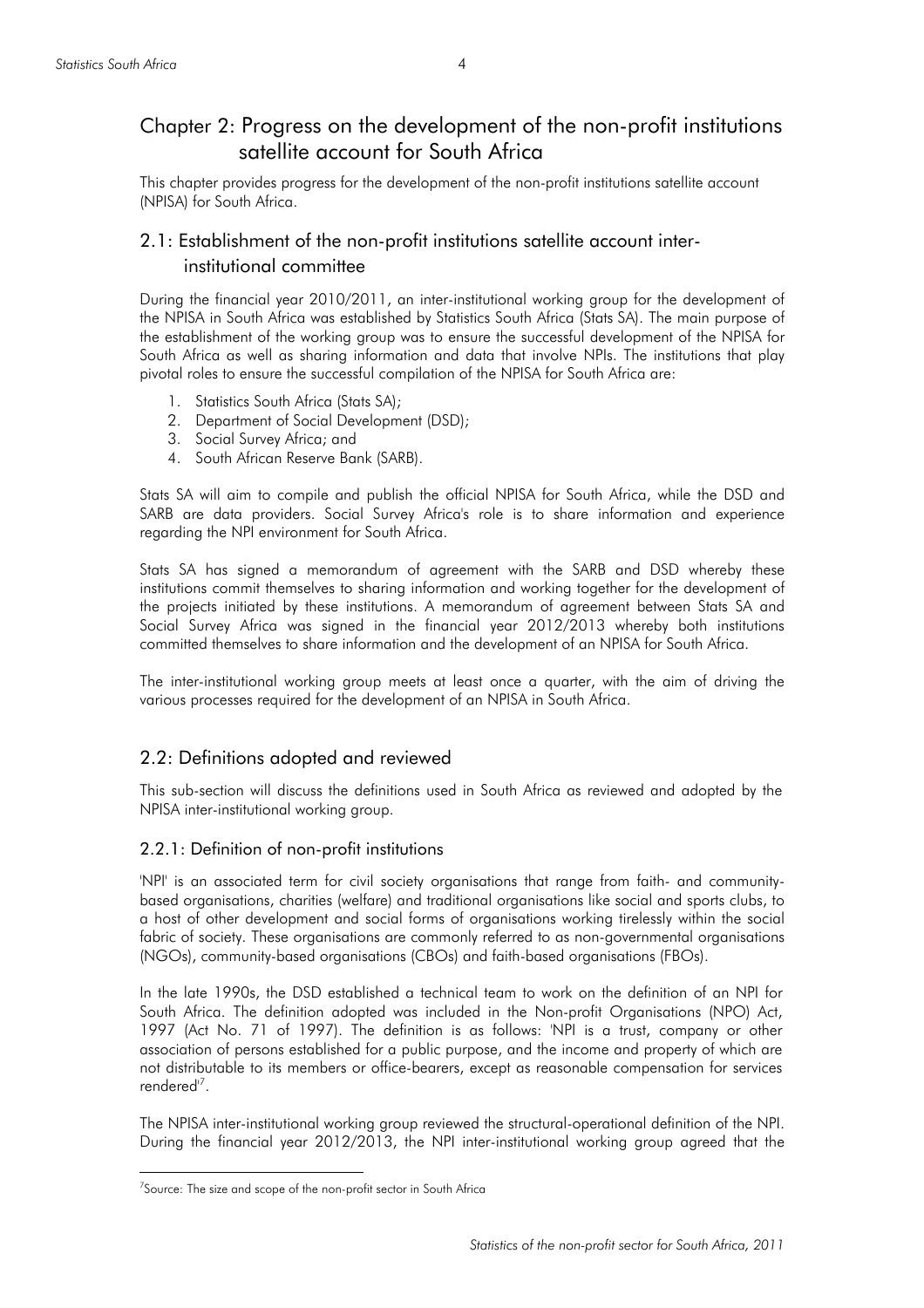following structural-operational definition will be used for the purpose of the compilation of the NPISA for South Africa:

NPIs should be *legal entities* created by process of law whose existence is recognised independently of the persons, corporations, or government units that establish, finance, control or manage them.

An NPI should be *not-for-profit*. NPIs are organisations that do not exist primarily to generate profit, either directly or indirectly and are not primarily guided by commercial goals and considerations. The NPI may accumulate a surplus, but any such surplus must be ploughed back into the basic mission of the NPI and *not distributed to its members or owners.* 

An NPI should also be *self-governing.* An NPI is able to control its own activities and is not under the effective control of any other entity. An NPI should be institutionally *separate from government.* This means that an NPI is not part of the apparatus of government and does not exercise governmental authority in its own right. The NPI may receive significant financial support from government and it may have public officials on its board; however, it has sufficient discretion with regard to the management of both its production and its use of funds that its operating and financing activities cannot be fully integrated with government finances in practice.

An NPI should be *non-compulsory*. An NPI's membership and contributions of time and money are not required or enforced by law or otherwise made a condition of citizenship<sup>8</sup>.

There are certain types of organisations that are likely to occupy a grey area between the non-profit sector and either the corporation or government sectors. Some of those entities will properly belong within the non-profit sector for the purpose of a satellite account, while others will not. The *Handbook* illustrates the following guidelines to be applied to those types of organisations:

- *Cooperatives* are autonomous associations of persons who voluntarily cooperate for their mutual social, economic and cultural benefit. A cooperative includes non-profit communities and businesses that are owned and managed by the people who use its services and/or by the people who work there. The basic principles of cooperatives include:
	- o Democratic control that is, one person, one vote;
	- o Shared identity that is, members are both owners and customers; and
	- o Orientation to provide services to members 'at cost'.

If the Articles of Association of a cooperative prevents it from distributing its profit, it will be treated as an NPI, and if it can distribute its profit to its members, it will not be treated as an NPI;

- *Mutual societies* include organisations such as mutual savings banks, savings and loan associations, mutual insurance companies, and sickness and burial funds. Mutual societies like cooperatives are organised by individuals seeking to improve their economic situation through collective activity. They differ from cooperatives, however, in that they are mechanisms for sharing risk, either personal or property, through periodic contributions to a common fund. Normally the depositors in mutual societies formally control their operations. Because mutual societies operate in a commercial sphere, they fall in the financial corporation sector. Only if their Articles of Association prevent them from distributing profits to their owners, are they treated as NPIs;
- *Self-help groups* are similar to both cooperatives and mutual societies in that individuals join to accomplish goals of mutual support that would be unattainable on an individual level. They differ from the above-mentioned in that they are not principally engaged in commercial activities. Therefore, self-help groups are treated as membership organisations and included within the non-profit sector;
- *Social ventures* are enterprises organised for the purpose of employing, training or otherwise assisting disadvantaged individuals (for example the handicapped, released prisoners, recovering addicts, or other long-term unemployed persons) through the operation of a

<sup>&</sup>lt;sup>8</sup>Source: Handbook on NPI in the SNA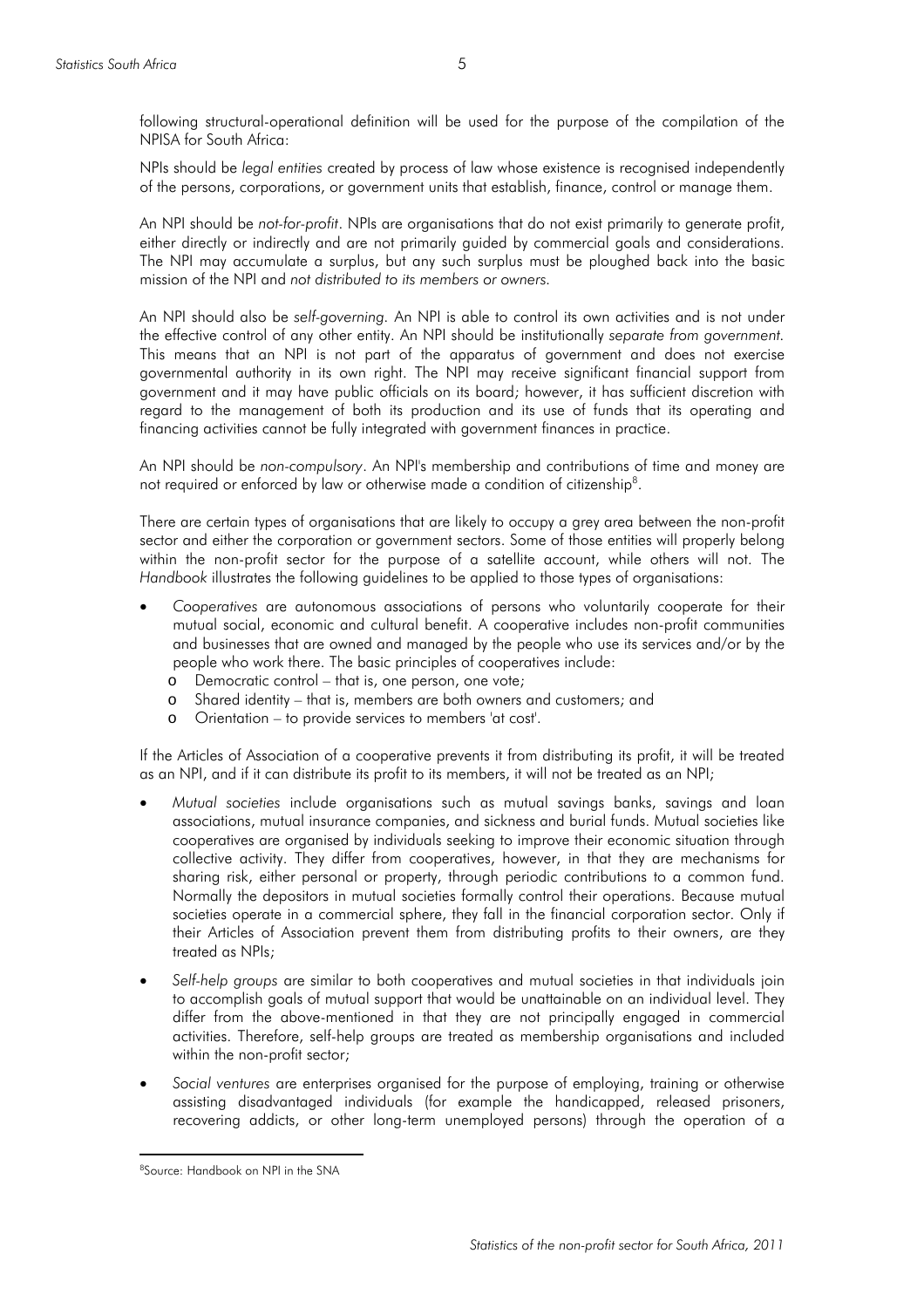business. This enterprise is considered an NPI unless it generates and distributes its surplus to the owners;

- *Quasi-non-governmental organisations* are designed to function at arm's length from government departments, thus avoiding direct political control. To the extent that they are truly self-governing entities, they are appropriately considered part of the non-profit sector, even if they exercise the limited authority delegated to them by government agencies;
- *Universities and hospitals*, like other institutions, can be NPIs, public institutions or for-profit cooperations. Differentiating NPIs from public institutions is especially difficult since both may receive significant amounts of government support, either directly or indirectly, and even public institutions may have a significant degree of autonomy. The key, therefore, is whether the institution is clearly self-governing and not part of the government's administrative system. Educational or health institutions that are NPIs will have their own self-perpetuating boards that can determine all facets of organisational operations, without approval by government officials, and that can cease their operations without the approval of government authorities;
- *Indigenous or territorial groups* are organised around either cultural or ethnic groupings or a particular geographic area, mainly with the purpose of improving the welfare of their members. The difficulty arises when such groups essentially operate as local governments, often making and enforcing their own laws. When that is the case, the group would not meet the institutionally separate from government criterion and would fall outside the boundaries of the NPI.

#### 2.2.2: Definition of volunteer activities

The inter-institutional working group met to review the definition of volunteer activity. The old definition of volunteer activity is "an activity willingly performed for little or no payment, to provide assistance or promote a cause, either through an organisation or directly for someone outside one's own household or immediate family".

Immediate family is intended to embrace close relatives, those for whom a person would normally feel a sense of familial obligation. Caring for one's parents and grandparents would thus likely not be considered "volunteer work".

Immediate family members refer to:

- Parents (including spouse's parents);
- Grandparents (including spouse's grandparents);
- Siblings (brothers and sisters) (including spouse's siblings); and
- Children (biological and adopted).

The suggested definition of volunteer activity by the inter-institutional working group is "an activity willingly performed for little or no payment, to provide assistance or promote a cause, either through an organisation or by someone outside one's own household<sup>9</sup>".

The definition includes volunteer work for:

- Immediate family member residing outside one's own household; and
- Foster children of the age of 18 years and younger.

This definition has not yet been finalised.

<sup>9</sup> Household is a group of people who live together and provide themselves jointly with food and/or other essentials for living, or a single person who lives alone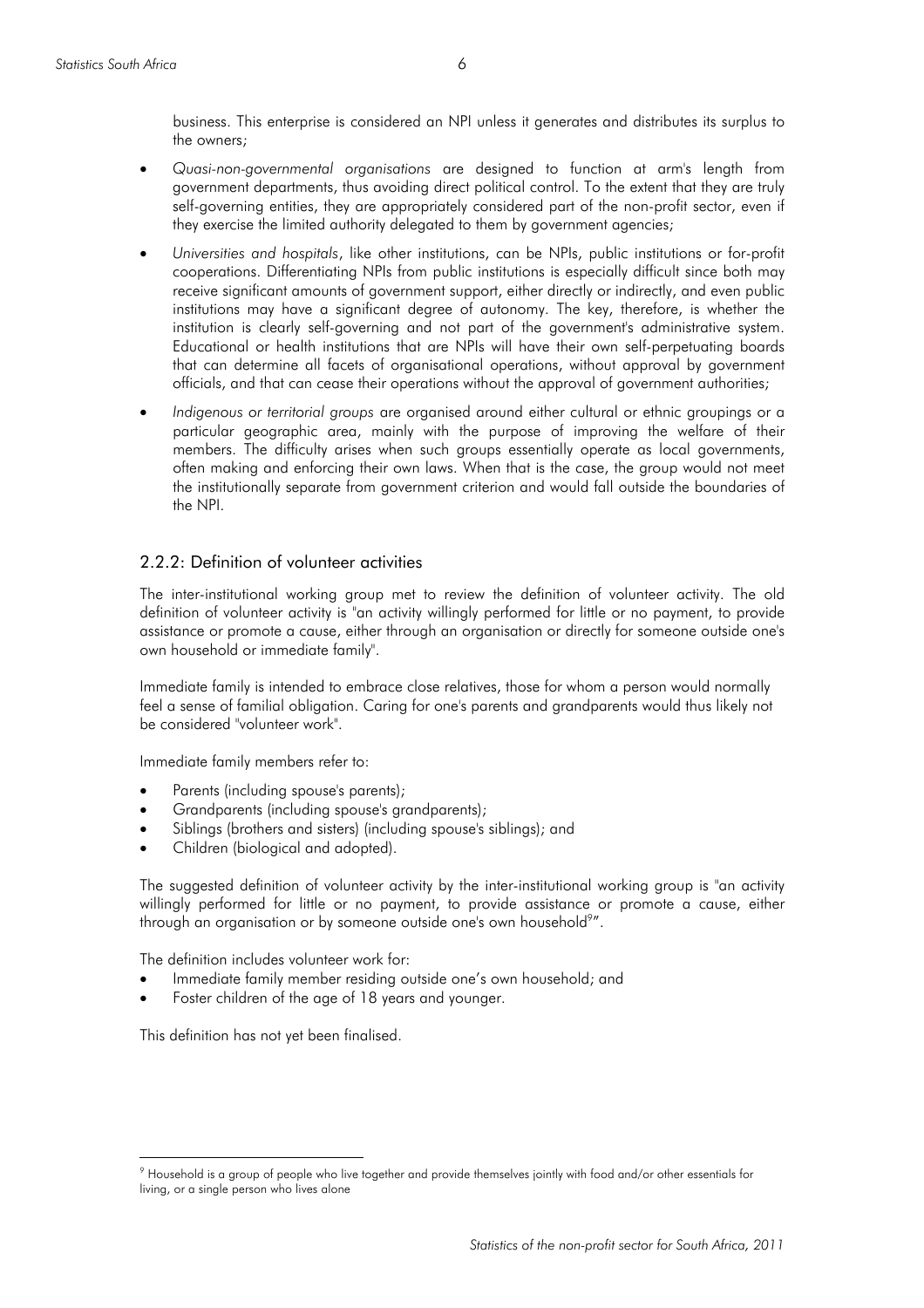The International Labour Organisation (ILO) also reviewed the definition of volunteer activity. The new definition of volunteer activity is all those of working age who, during a short reference period, performed any unpaid, non-compulsory activity to produce goods or provide services for others, where:

- Any activity refers to work for at least one hour;
- Unpaid means the absence of remuneration in cash or in kind for work done or hours worked, nevertheless, volunteer workers may receive some small form of support or stipend in cash, when below one third of local market wages (for example, out-of-pocket expenses or to cover living expenses incurred for the activity) or in kind (for example, meals, transportation, symbolic gifts);
- Non-compulsory, meaning work carried out without civil, legal or administrative requirement, that is different from the fulfilment of social responsibilities of a communal, cultural or religious nature; and
- Production for others refers to work performed:
	- o Through or for an organisation comprising market and non-market units (i.e. organisation based volunteering) including through or for self-help, mutual aid or community-based groups of which the volunteer is a member; and
	- o For households other than the household of the volunteer worker or of related family members (i.e. direct volunteering).

The definition excludes volunteer work for:

- Community services and work by prisoners ordered by a court or similar authority, compulsory military or alternative civilian service; and
- Unpaid work required as part of education or training programmes (i.e. unpaid trainees).

#### 2.3: The South African non-profit institutions classification

During the financial year 2010/2011, Stats SA started with the process of adapting the International Classification of Non-profit Organisations (ICNPO) to the South African NPI environment. Consultations with different stakeholders of the NPIs (as well as the NPISA interinstitutional working group) were done and some recommendations were made during the consultation process. It was recommended to develop the South African Non-profit Institution Classification (SANPIC) which is based on the ICNPO.

The SANPIC was developed because the level of detail available in the South African Standard Industrial Classification (SIC) was not sufficient to differentiate important types of NPIs. The SANPIC is a classification system used for NPIs, that is, for organisations that are not-for-profit and by law or custom, do not distribute any surplus they may generate to those who own or control them, are institutionally separate from government, are self-governing, and are non-compulsory.

The ICNPO has 12 major groups and 30 subgroups, while SANPIC has 11 major groups, 51 subgroups and 105 unit groups. Even if the ICNPO shows the diversity of NPI activities, it does not capture all South African-specific forms of NPIs. The NPISA inter-institutional working group identified new forms of NPIs, borderline cases and grey areas when using the ICNPO. For example, the HIV/Aids pandemic and human rights activities which are of great importance in the South African NPI context might be classified under several areas such as health, education or social services when using the ICNPO classification system. It was difficult to identify the vast range of activities in this area, and it is for this reason that SANPIC was developed to create the unit groups and their descriptions.

Like the ICNPO, SANPIC closely aligns the NPI with the system of national accounts. This is accomplished by using categories more oriented to the production model than to the market demand model. However, SANPIC is still a mix of production and market demand systems, when compared with the South African SIC. Another difference is that SANPIC uses establishments as its unit of organisation rather than organisations. This means that multiple sub-units and sites of larger organisations are each given their own code and counted by themselves, rather than being counted as one organisation. Thus SANPIC minimises the use of multipurpose codes that are used in other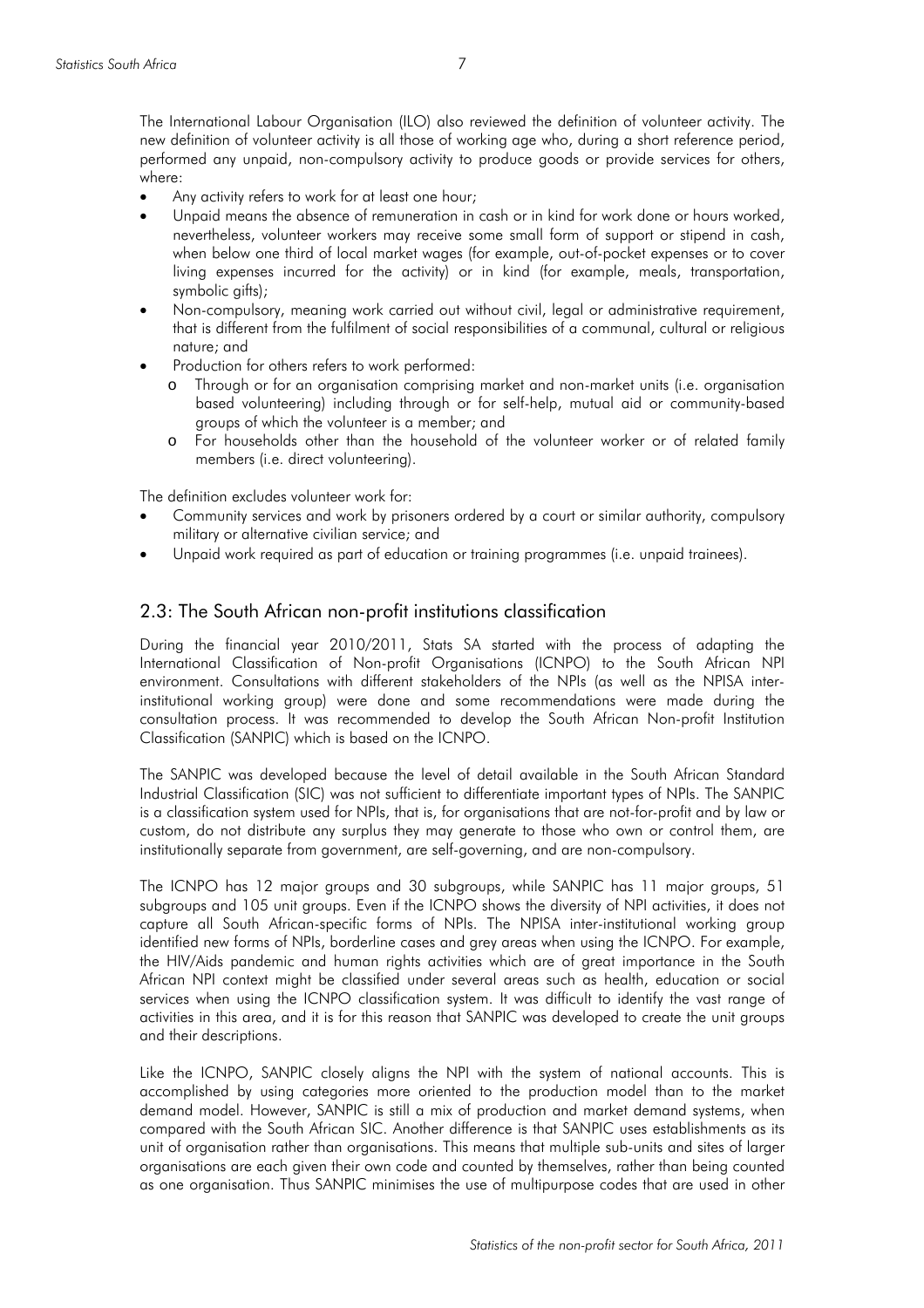systems, when an organisation has several purposes or activities that could be placed in different classifications.

SANPIC serves as a systematic basis for the classification of data on NPIs, obtained by, inter alia, NPIs that are registered with the Department of Social Development (DSD) as voluntary associations and trusts as well as NPIs that are registered with the Companies and Intellectual Property Commission (CIPC) as non-profit companies (NPCs) according to the Companies Act of 2008.

#### 2.3.1: Main features of the South African non-profit institutions classification system

The main features of the SANPIC are as follows:

- *Covered entities:* SANPIC covers all entities identified as NPIs. These are voluntary associations, non-profit trusts and NPCs;
- *Unit of analysis:* The unit of analysis for NPIs in the satellite accounts should be identical to SNA practice for other types of organisations. Thus, the institutional unit will be the unit of analysis in the *Handbook* for all variables in the full sequence of the integrated economic accounts, and the establishment will be the unit of analysis for variables in the shortened sequence of accounts for industries. Large proportions of South African NPIs are small informal organisations which do not necessarily have a constitution that determines what the larger function of the organisation is. Therefore SANPIC uses the enterprise as the unit of analysis since enterprises are frequently made up of many establishments, each of which may be engaged in a slightly different type of economic activity;
- *Focus on objectives of the NPI*: As far as the basis of classification is concerned, SANPIC uses the objective of the NPI as the key to classification. Units are thus differentiated according to the types of services or goods they produce (e.g. health, education, social services, etc.);
- **Basic structure of SANPIC:** The SANPIC system classifies the NPIs into 11 major groups, and a catch-all or 'not elsewhere classified' and research are included as subgroups under each major group. The 11 major groups are divided into 51 subgroups, each of which is further subdivided into 105 unit groups;
- *Modular approach*: SANPIC makes it possible to group and regroup organisations in order to shed light on components and dimensions of the NPI that might be important for national or comparative purposes; and
- *Boundaries and other implementation issues*: In applying SANPIC, several types of organisations often proved difficult to classify, but the majority of the sectors are classified according to their objectives.

#### 2.3.1.1: Unit of classification of the South African non-profit institutions classification

The SANPIC uses the objectives of the NPIs as the key to unit classification because the majority of the NPIs in South Africa are small and informal. Some NPIs do have different economic activities that are not related to one another. The ICNPO uses the economic activity of the unit as the key to classification. Units are differentiated according to the types of services or goods they have produced, for example, health, education, social services, etc. However, when considering what economic activities or functions are performed by NPIs, it is a fairly esoteric concept and difficult to determine, particularly in relation to South African NPIs when considering that a large proportion of the NPIs are small informal organisations, where the majority do not necessarily have a clearly written constitution.

#### 2.3.1.2: The structure of the South African non-profit institutions classification

SANPIC identifies 11 major groups, 52 subgroups and 105 unit groups. Unlike the ICNPO, the term 'research' was added as a subgroup under every major group. 'Not elsewhere classified' was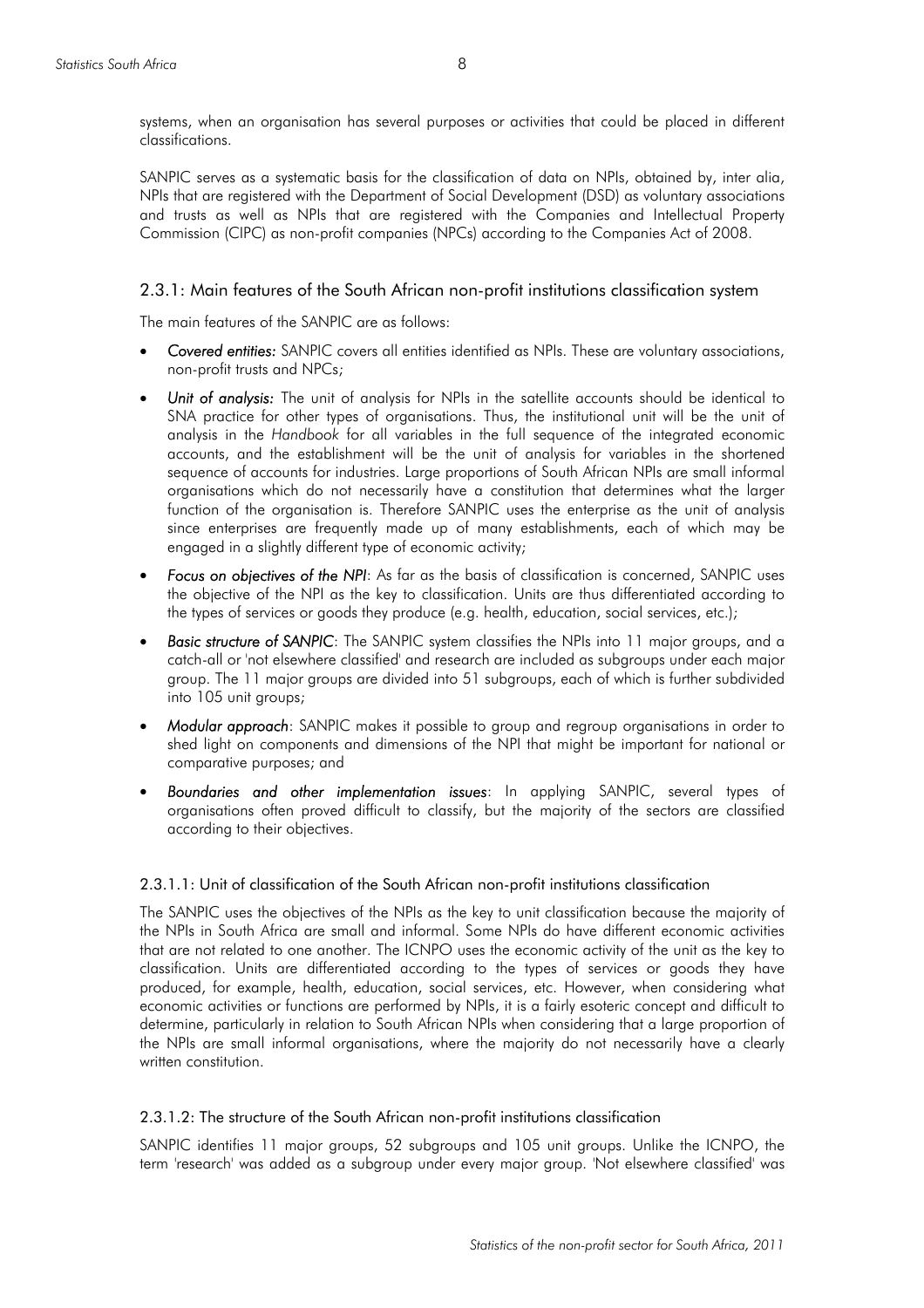not included as the major group but included under each major group as a subgroup to assist with the updating of the SANPIC in the future.

The structure of the SANPIC comprises the following levels:

- **Group**
- Subgroup
- Unit group

#### Groups:

- Denoted by a one-digit code
- The broadest level of the classification
- There are 11 groups

#### Subgroups:

- Denoted by a two-digit code
- Subdivisions of the groups
- There are 51 subgroups

#### Unit-groups:

- Denoted by a three-digit code
- Subdivisions of the subgroups
- There are 105 unit groups

#### Descriptions:

• Further description of subgroups and unit groups

#### 2.3.1.3: Approval of the South African non-profit institutions classification

SANPIC has gone through different stages of approval. It was approved by the following Stats SA structures and officials:

- NPISA inter-institutional working group;
- Executive Manager of Survey Standards;
- Deputy Director-General (DDG) of Methodology and Standards;
- Standard Approval Committee (SAC);
- Executive Managers' Forum (EMF); and
- Executive Committee (Exco).

The SANPIC manual still has to be approved by the Statistician-General (SG) before it can be implemented as an official standard.

#### 2.4: Testing of the administrative data

The Non-profit Organisations (NPO) Directorate within the DSD registers organisations under the NPO Act, 1997 (Act No.71 of 1997). The primary purpose of this Act is to encourage and support organisations in a wide range of work they do by:

- Creating an enabling environment for NPIs to flourish; and
- Setting and maintaining adequate standards of governance, accountability and transparency<sup>10</sup>.

<sup>10</sup>Source: www.dsd.gov.za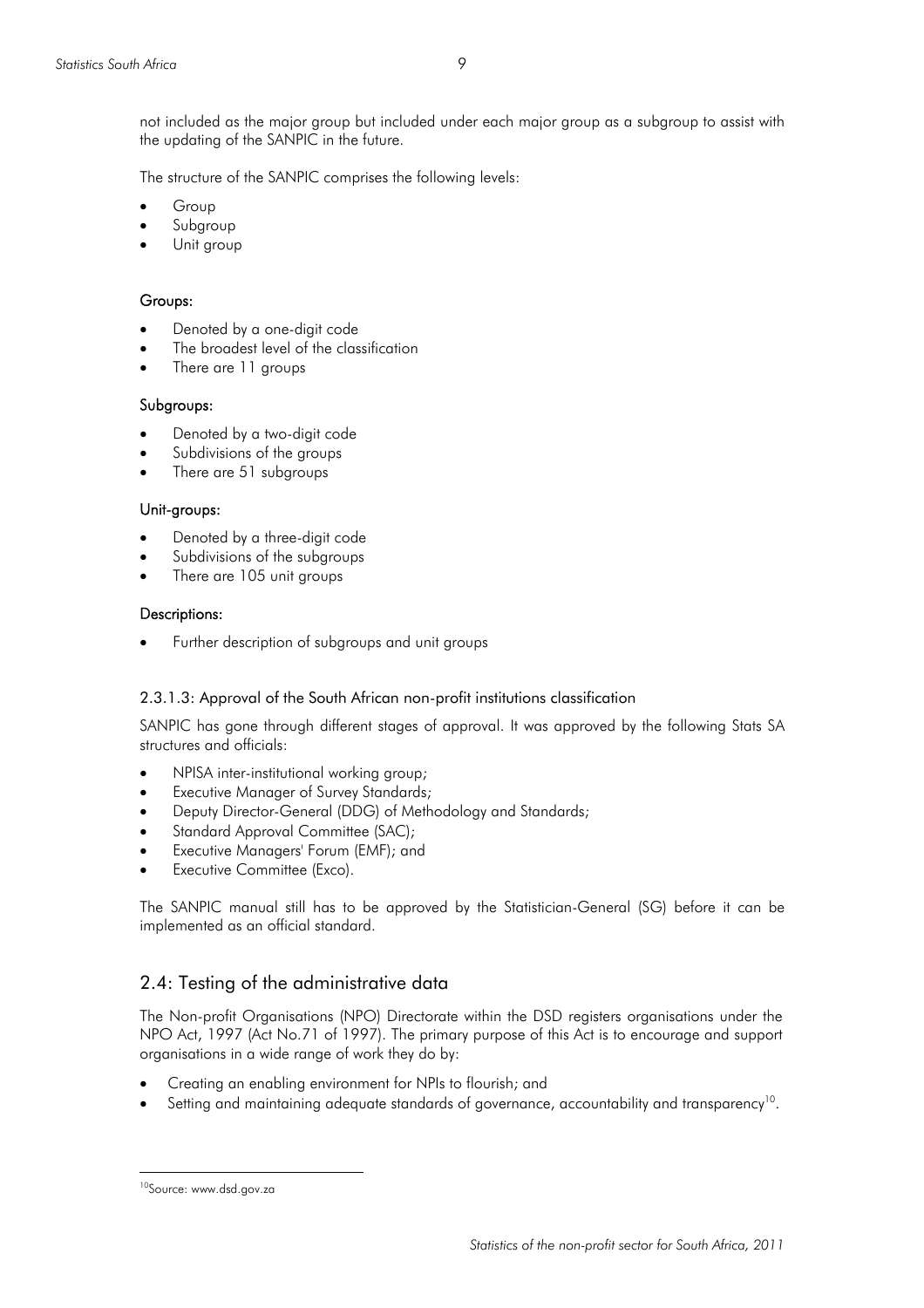To register an NPI is free of charge. It would take about two months to process the entire registration. Immediately upon receipt of the application, an acknowledgement letter is sent to the organisation; thereafter, a registration certificate follows if the application meets the requirements of the NPO Act.

Before an organisation can register with the DSD, they are required to have a written constitution. The constitution should indicate what the organisation does, how it will be structured and how it will be run. It does not cost the organisation anything to register as an NPI at the DSD. The registration is also voluntary.

The DSD has records of all the registered NPIs (NGOs and CBOs), and they are required to submit their latest annual financial statements to the DSD, which include a balance sheet and income and expenditure reports. The NPIs are also requested to indicate how they raised their funds during a specified period of time.

#### 2.4.1: South African Statistical Quality Assessment Framework data quality assessment

The South African Statistical Quality Assessment Framework (SASQAF) is a framework for assessment of quality of statistics intended for public consumption in South Africa. The main purpose of SASQAF is to provide data quality criteria and clear procedures for designation of data as official statistics as prescribed by the Statistics Act (Act No. 6 of 1999). SASQAF provides lists of indicators, and the levels of satisfaction against which to judge the quality of a given dataset. It thus identifies and describes what needs to be done; it does not identify or describe how it should be done. SASQAF can also be utilised by producers of statistics to self-evaluate the quality of their data and it provides procedure of quality declarations to guide users of their data. SASQAF as a framework is in line with the United Nations Fundamental Principles of Official Statistics, which means that there is a broad coherence with international best practice<sup>11</sup>.

The staff from DSD and Stats SA attended SASQAF training in the 2013/2014 financial year. The data quality assessment of the DSD administrative data source will take place in the 2014/2015 financial year.

#### 2.4.2: Testing of administrative data by the South African Reserve Bank

The South African Reserve Bank (SARB) compiles the full sequence of accounts for the South African economy, representing four institutional sectors, namely financial corporations, non-financial corporations, general government, and households. The household sector comprises households as consumers, unincorporated businesses and non-profit institutions serving households (NPISH). Creating a separate NPISH sector will provide an understanding of the economic contribution of NPIs to the production of goods and services in South Africa, and its value added to the living standards of consumers points to the importance of NPIs within the South African economy.

During the 2013/2014 financial year, the NPISA inter-institutional committee requested the SARB to test the DSD administrative data to compile the NPISH sector. The SARB is currently testing the administrative data.

<sup>11</sup>Source: Stats SA – SASQAF manual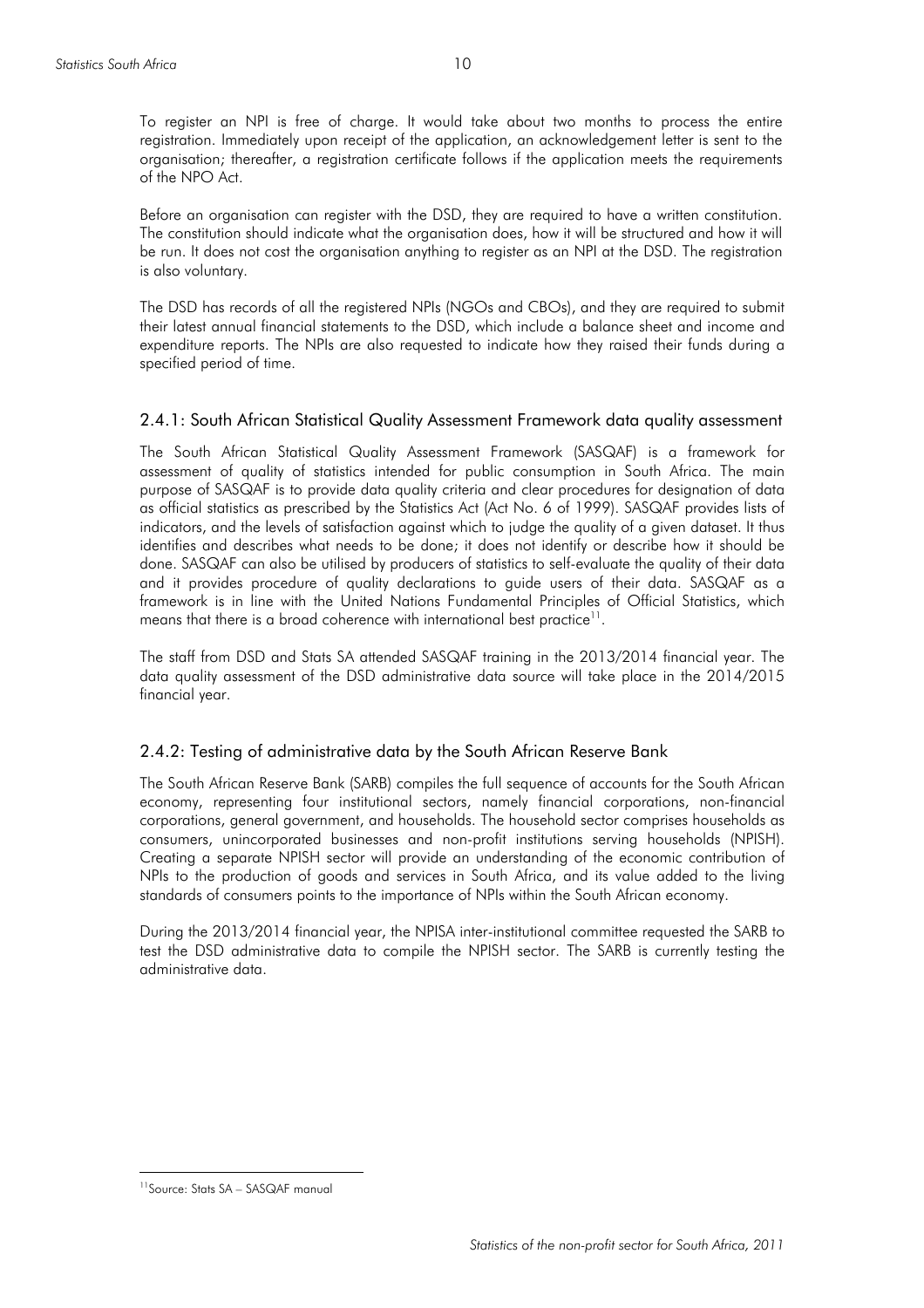# Chapter 3: Unpaid work

An NPI has two types of workers, namely paid and unpaid volunteer workers. Many NPIs rely heavily on the work of unpaid volunteers. They need these unpaid volunteers because, in most cases, even paying minimum wages is prohibitive because their operating budget is low. The organisations often express their thanks to volunteers in terms of a monetary and non-monetary payment.

The SNA refers to unpaid work as non-economic and this is relegated outside the SNA production boundary. Non-SNA unpaid work, often referred to as work that falls "outside the SNA production boundary", consists of household maintenance, cleaning, washing, cooking, shopping, providing care for infants and children (active and passive care), care for the permanently ill or temporarily sick (as well as for older relatives and the disabled), and all volunteer work for community services. Unpaid work contributes to society but not to the economy.

Table 1 shows the relationship between paid and unpaid work in the production boundary. The work that is unpaid is at times performed with a view to produce for the market and it is considered production work by SNA. At times this work is destined for the market or for own use by the household. For example, an intern or apprentice works without any compensation in a corporation, quasi-corporation and general government and other similar institutions, or a household member works in a household, unincorporated enterprise producing goods for sale or for own consumption and services for sale without any compensation.

Unpaid volunteer work of household members in NPIs is taken as a household providing labour to other institutions. Since an NPI does not compensate a volunteer worker, the value of such work is not taken into account and is referred to as non-SNA production work. This undervalues both the output of the NPI and the contribution of household members to production within the SNA production boundary<sup>12</sup>.

| Production boundary     | Market                                                                           | Non-market                                                                     |
|-------------------------|----------------------------------------------------------------------------------|--------------------------------------------------------------------------------|
| SNA production work     | Paid work and unpaid work,<br>e.g. interns, students, fetching<br>wood and water | Unpaid work for the household                                                  |
| Non-SNA production work |                                                                                  | Unpaid work, e.g. care work,<br>volunteer work, household<br>maintenance, etc. |

Table 1: Overlap of paid and unpaid work in the production boundary

Source: International Labour Organisation

The unpaid worker provides care when the activity is devoted to those who cannot care for themselves due to their age (too young or too old to care for oneself) or due to a temporary or permanent ailment/disability, i.e. feeding a child, bathing a sick person, cleaning the room of an elderly person, etc. Yet, to feed a child, one must prepare the food. Furthermore, unpaid work that provides a sanitary and healthy environment for everyone in the family irrespective of age and health status, that transforms raw ingredients to consumable cooked food, and provides for clean and ironed clothing for all members of the household is not considered care. Unpaid care work obscures the fact that the daily social reproduction of all members of our society and the generational reproduction and upbringing of children is achieved through unpaid care work<sup>13</sup>.

The bulk of unpaid work is undertaken by women. Women not only perform many hours of unpaid work within the household but also hours of unpaid work on-the-job that lies outside their formal job requirements. These activities include cleaning, informal caregiving, serving other individuals, and maintaining interpersonal relations. Despite the obvious benefits and value of such activities to

<sup>12</sup>Source: SNA

 $13$ Source:  $11$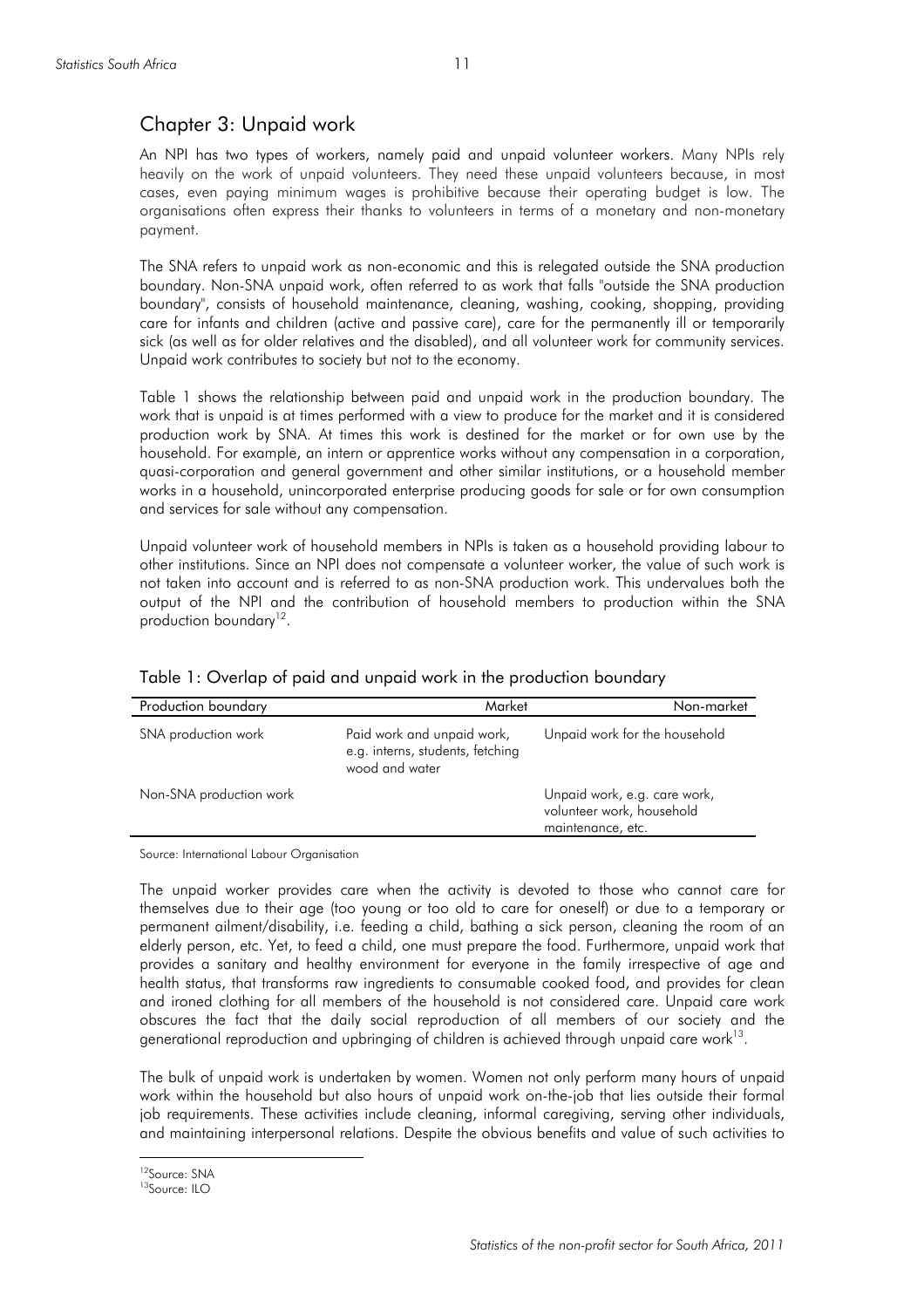employers, co-workers, and workplaces more broadly, they still remain largely invisible. There is a tendency among policymakers, employers, and analysts to define paid work as time and effort spent directly in the production of goods and services for the market. Yet the definition of time and effort spent directly in production is both inadequate and vague<sup>14</sup>.

#### 3.1: Measurement of unpaid work

The approach that can be used to estimate the value of unpaid work is the time use survey (TUS). The TUS collects information on labour inputs, for example, hours spent on cooking or washing clothes rather than on output, for example, the number of meals prepared or loads of clothes washed.

Unlike data from other surveys, TUS data can be specific and comprehensive in revealing the details of a person's daily life. Time use statistics can paint a picture of how various activities are interrelated in the lives of the general population because of the way TUS data are collected. Such activities include paid work, unpaid work, volunteer work, domestic work, leisure and personal activities. From the TUS data one can determine what activities are performed, how they are performed and how long it takes to perform such activities<sup>15</sup>.

In 2010, Stats SA conducted the second round of TUS (the first one was conducted in 2000). The main aim of this survey was to provide information on the division of both paid and unpaid labour between women and men and other groupings of interest. TUS samples cover the non-institutional population aged 10 years and above excluding those living in workers' hostels – thus representing an estimated 39,9 million people. It also sheds light on the productive and leisure activities of household members, and provides information about less well-understood productive activities such as subsistence work, casual work and work in the informal sector.<sup>16</sup>.

SNA production includes fetching of wood and collection of water, among both women and men. Table 2 shows the geography types by type of production boundary and gender. In 2010, males (97,0%) in rural formal areas were most likely to spend time on SNA production (fetching wood and water collection). The majority of females in tribal areas (92,1%) spent time on non-SNA production (caring for persons in the household or cooking meals). Both males and females who were married or living together as husband and wife recorded a higher rate for SNA production than those in other marital status categories. Males and females who were never married recorded the lowest participation rates for SNA production compared with those in other marital status categories. The majority of the population who were never married were children<sup>17</sup>.

|                | SNA production |        |       |      | Non-SNA production |       |
|----------------|----------------|--------|-------|------|--------------------|-------|
| Geography type | Male           | Female | Total | Male | Female             | Total |
| Urban formal   | 70,9           | 29,1   | 100.0 | 22,1 | 77.9               | 100,0 |
| Urban informal | 78,6           | 21,4   | 100.0 | 23.5 | 76.5               | 100.0 |
| Tribal areas   | 71,6           | 28.4   | 100.0 | 7,9  | 92.1               | 100.0 |
| Rural formal   | 97,0           | 3,0    | 100.0 | 0,0  | 100,0              | 100,0 |
| Total          | 72,5           | 27,5   | 100.0 | 15,9 | 84,1               | 100,0 |

Table 2: Geography type by production boundary and gender (%)

Source: Statistics South Africa – Time Use Survey, 2013

<sup>14</sup>Source: Forrest, 1998

<sup>&</sup>lt;sup>15</sup>Source: Stats SA

<sup>&</sup>lt;sup>16</sup>Source: Stats SA

<sup>17</sup>Source: Stats SA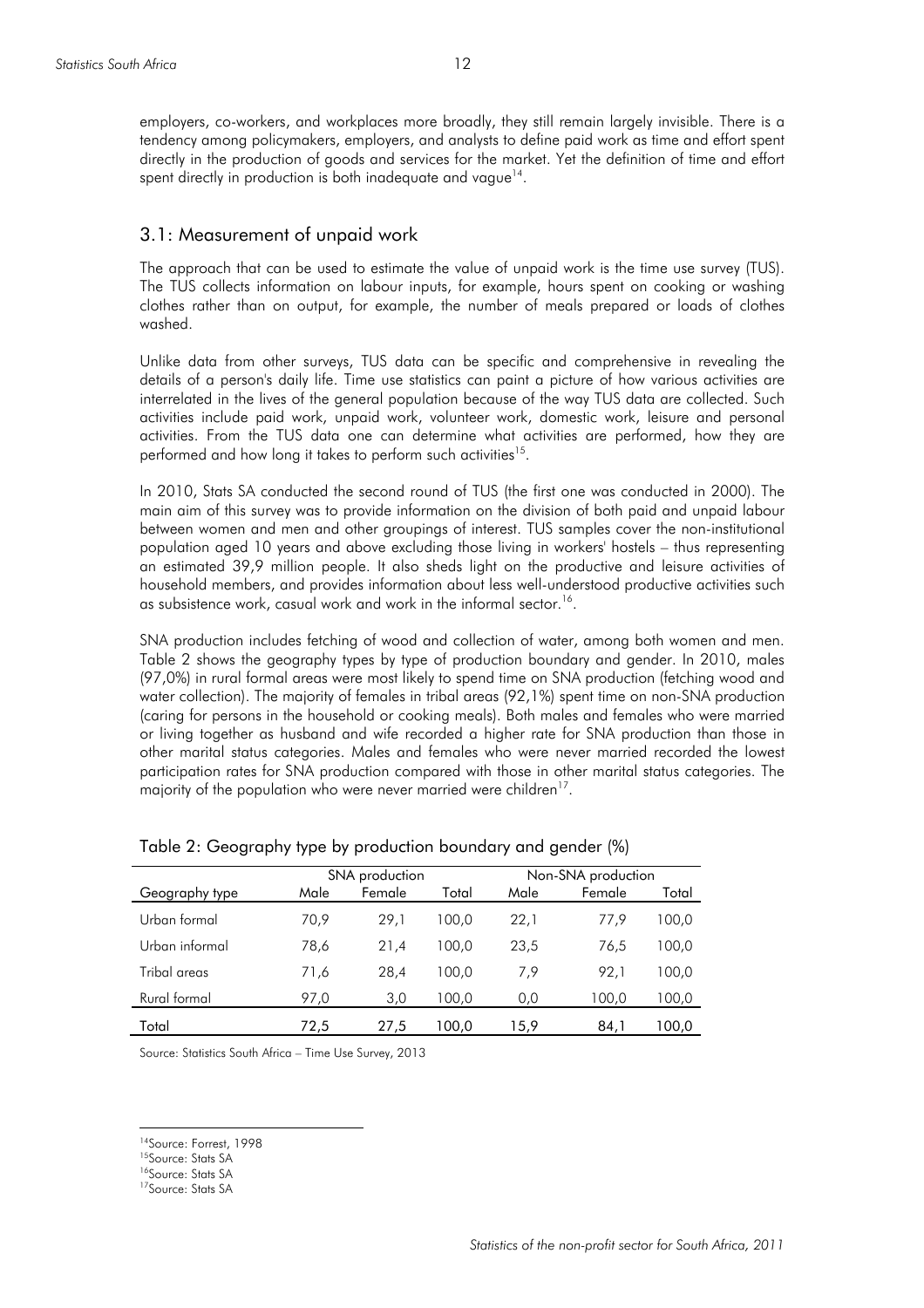Table 3 shows the activities undertaken in the household for the upkeep and management of the household, including cooking, cleaning and shopping, care of persons in the household, including children, older people and those with disabilities, community services activities by gender, and time spent in doing these activities. Both men and women performed these activities, but the household maintenance and person care activities in the household were mainly done by women. Fixing or making improvements in the household was mainly done by men and less so by women. Both men and women indicated that they performed activities of travel related to community services. More women than men performed activities relating to community organised construction, but women spent less time doing community organised construction than men.

|                                                | Male    |       | Female  |       |
|------------------------------------------------|---------|-------|---------|-------|
|                                                | Number  | Time  | Number  | Time  |
| Activity                                       | (000)   | (min) | (000)   | (min) |
| Preparing food & drink                         | 7 7 3 5 | 65    | 15 600  | 99    |
| Cleaning and upkeep of dwelling                | 8 2 7 1 | 65    | 13829   | 76    |
| Care of textiles                               | 2 6 2 4 | 65    | 5746    | 84    |
| Shopping for personal & household goods        | 2013    | 72    | 2 3 6 1 | 80    |
| Accessing government services                  | 58      | 42    | 112     | 46    |
| Waiting to access government services          | 68      | 113   | 149     | 122   |
| Household management                           | 137     | 49    | 151     | 44    |
| D-I-Y home improvement                         | 610     | 141   | 203     | 135   |
| Pet care                                       | 357     | 38    | 414     | 35    |
| Travel related to household maintenance        | 2 3 8 5 | 53    | 2711    | 55    |
| Household maintenance                          | 173     | 61    | 214     | 53    |
| Chopping wood not for cooking                  | 3 1 9 9 | 24    | 4 606   | 25    |
| Physical care of children: spontaneous         | 582     | 68    | 4872    | 95    |
| Physical care of children: prompted            | 65      | 27    | 380     | 38    |
| Teaching of household children: spontaneous    | 58      | 60    | 172     | 58    |
| Teaching of household children: prompted       | 3       | 15    | 10      | 35    |
| Accompanying children: spontaneous             | 114     | 38    | 322     | 42    |
| Accompanying children: prompted                | 53      | 26    | 62      | 41    |
| Physical care of non-children members          | 109     | 72    | 170     | 99    |
| Accompany adults                               | 35      | 37    | 49      | 56    |
| Supervising those needing care: spontaneous    | 98      | 108   | 207     | 65    |
| Supervising those needing care: prompted       | 9       | 26    | 29      | 28    |
| Travel related care                            | 330     | 46    | 706     | 50    |
| Care of household members: n.e.c.*             | 32      | 52    | 122     | 48    |
| Community organised construction               | 97      | 90    | 117     | 65    |
| Cleaning of classrooms                         | 42      | 52    | 55      | 49    |
| Community organised work                       | 56      | 51    | 101     | 108   |
| Organisational volunteering                    | 45      | 79    | 51      | 90    |
| Participation in meetings                      | 191     | 119   | 200     | 121   |
| Involvement in civic responsibility            | 34      | 48    | 31      | 56    |
| Caring for non-household children: spontaneous | 15      | 121   | 112     | 103   |
| Caring for non-household children: prompted    | 1       | 30    | 6       | 47    |
| Caring for non-household adults                | 21      | 151   | 32      | 138   |
| Other informal help to other households        | 127     | 171   | 71      | 165   |
| Travel related to community services           | 225     | 59    | 228     | 58    |
| Community services n.e.c.*                     | 29      | 234   | 20      | 170   |

#### Table 3: Activity by gender and time spent

\* n.e.c. – not elsewhere classified

Source: Statistics South Africa – Time Use Survey, 2013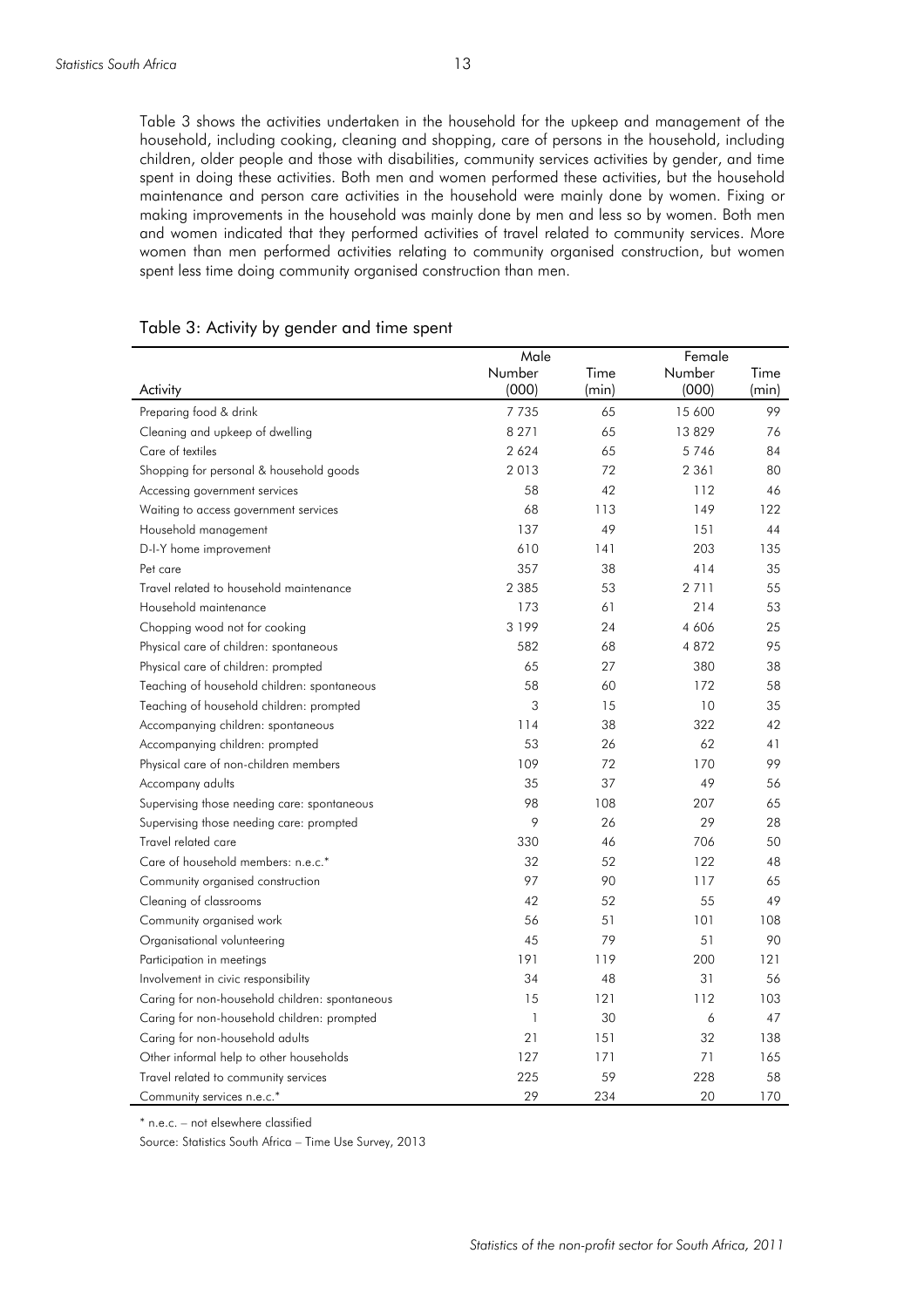#### 3.2: Valuation of unpaid work

Valuation of unpaid work can be divided into two approaches, namely the output-based and inputbased methods. Both approaches imply the existence of comparable goods and services available on the market. Whereas output-based methods value the results of the production process, incomebased methods refer mainly to the labour force spent for the volunteer activities. The input-based method implies that wage rates would remain unchanged if the volunteer entered the labour market. Volunteers represent a remarkable workforce, especially within certain fields<sup>18</sup>.

#### 3.2.1: Output-based valuations

Output-based methods refer to the results of the production process, namely to the goods and services produced by the private household or the NPI, and values them with the market price of equivalent market products. For example, number of meals prepared by households, many clothes washed by households, household member taking care of children or elderly, etc., to calculate output-based methods, compute the value by multiplying activity performed (e.g number of meals prepared) by the market price.

The wage value for every unit of output is the contract value of labour in the market. The value of output as priced in the market could also be used. Where contract work is practised in the economy, the value of contract work should exclude all the input used in producing the output. There are two methods that could be used in applying the output approach in valuation, namely the direct approach and indirect approach methods. When using the direct approach, the value of unpaid work is the value of payment to the contract worker per piece of output, excluding all production. The value of unpaid work in the indirect approach is the residual of the market value of output when all the non-labour costs are deducted<sup>19</sup>.

Table 4 shows the value of unpaid work done by households using the direct and indirect output approaches. For example, a household member has washed and ironed 20 items of clothing. The indirect approach shows that the value of unpaid work is higher as it implicitly includes the operating surplus of the producer for the market.

| Output approach            | Price in market | Materials, supplies and<br>other costs | Imputed value of<br>unpaid work |
|----------------------------|-----------------|----------------------------------------|---------------------------------|
| Direct: Labour             | RO,20           | Provided by owner                      | $RO, 20 * 20 = R4, 00$          |
| Indirect: Output (clothes) | RO.50           | R5,00 for all non-labour               | $RO, 50 * 20 - R5, 00$          |
|                            |                 | costs by contract worker<br>or owner   | $=R10,00 - R5,00$               |
|                            |                 |                                        | $=R5,00$                        |

Table 4: Valuation of unpaid work in the output approach

Source: International Labour Organisation – Time use data and valuation of unpaid work

#### 3.2.2: Input-based valuations

Input-based methods determine the value of the labour factor by imputing a fictive wage to the working time invested in voluntary work. This approach uses the replacement and opportunity cost to value wage rate<sup>20</sup>.

<sup>18</sup>Source: *Handbook on Non-Profit Institutions in the System of National Accounts* 

<sup>19</sup>Source: ILO

<sup>20</sup>Source: *Handbook on Non-Profit Institutions in the System of National Accounts*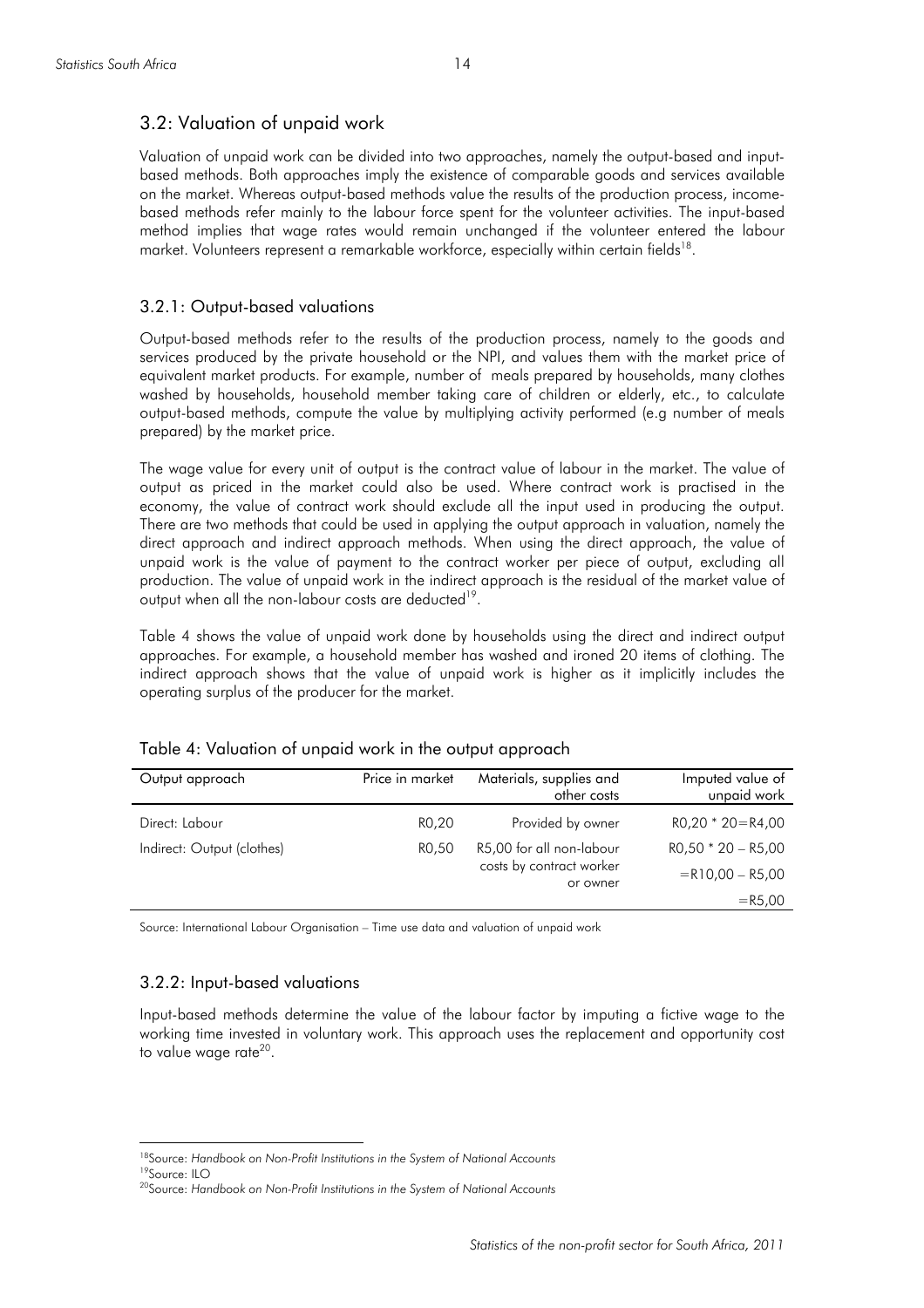#### 3.2.2.1: Valuation of volunteer time at replacement cost

The replacement cost approach refers to the costs that would arise if the work done voluntarily were to be bought on the labour market. The approach implies that volunteers could be replaced by wage earners. Hence, volunteers and wage earners are perfect substitutes in terms of skills and productivity, which can be seen critically. Paid and unpaid work may take place in different environments, such as market oriented and domestic work. Applying the same set of prices for valuation might not be appropriate. However, these critical issues of valuation of unpaid work seem to be less challenging for volunteering than for housework, since the activities carried out by volunteers are closer to the labour market<sup>21</sup>. For example, the voluntary activity of a person working as an educator can be evaluated by considering the wage rate of a professional teacher.

#### 3.2.2.2: Valuation of volunteer time at opportunity cost

The opportunity cost refers to the wage unpaid workers would earn in the market if they decided to give up the voluntary work and take up a job. The approach is based on the assumption that individuals can choose freely between paid and unpaid work. Determining the opportunity cost for persons participating in the labour market is relatively simple, since their actual wage rate can be applied. Imputing a monetary value to unpaid work of people who are not employed is more challenging because their potential wage has to be estimated $^{22}$ . An opportunity cost has some limitations because the valuation of the same activity is differently valued depending on who performs it. For example, the value of cooking is higher if the volunteer is a university graduate rather than a person who only finished primary school.

<sup>21</sup>Source: *Handbook on Non-Profit Institutions in the System of National Accounts* 

<sup>22</sup>Source: *Handbook on Non-Profit Institutions in the System of National Accounts*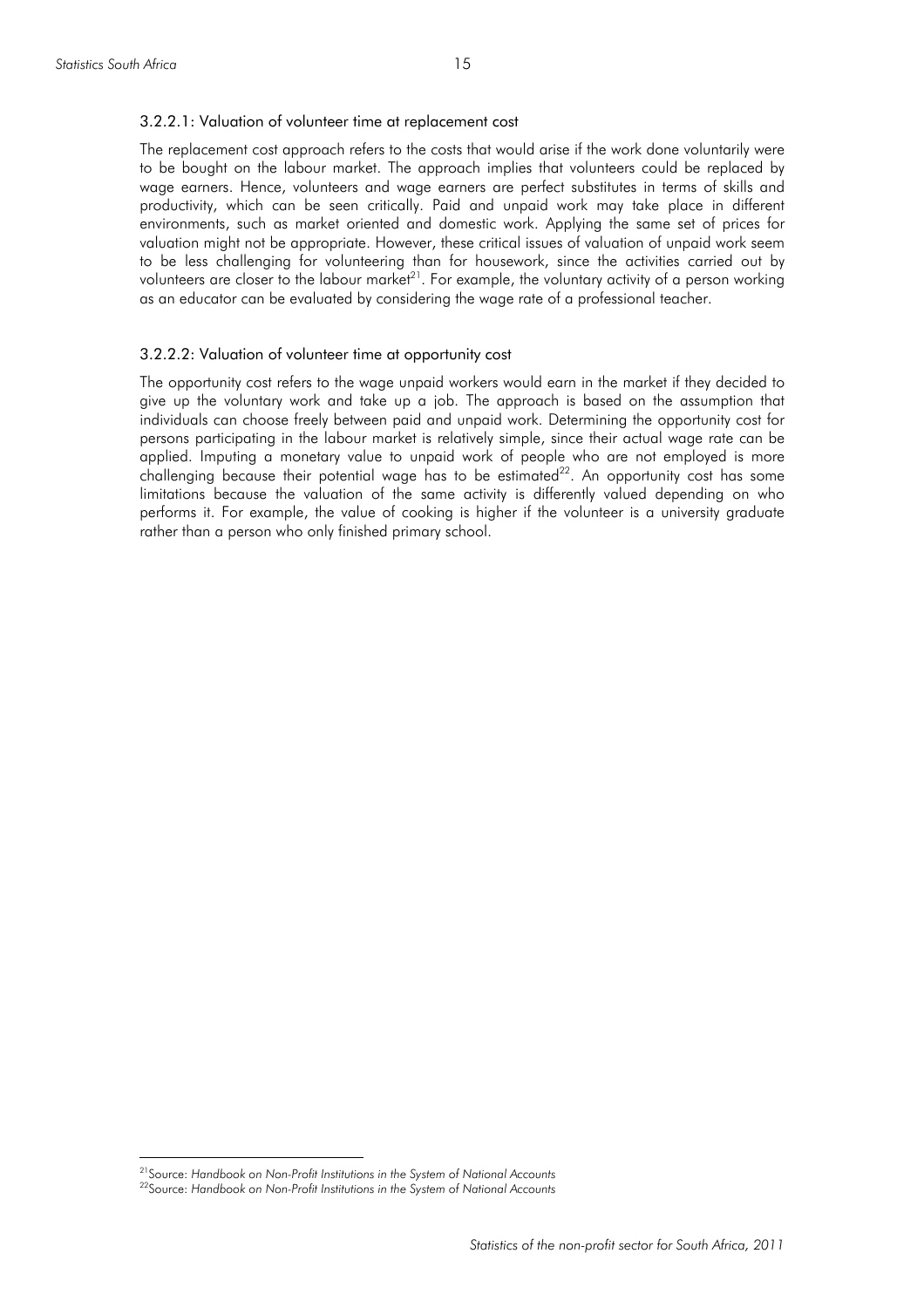# Chapter 4: Financial and non-financial indicators of non-profit institutions in South Africa

This section will discuss the financial and non-financial statistics of the non-profit sector in South Africa for the reference year 2011.

Based on the existing data, the following financial and non-financial information for the year 2011 could be compiled:

- Types of NPIs by legal entity;
- Cross-classification of institutional sectors (CCIS);
- Total income and its components (membership subscription, donations, grants, government subsidies);
- Total expenditure and its components (compensation of employees, donations, telephone and faxes, utilities); and
- Final consumption expenditure of the NPIs controlled by government.

# 4.1: Types of non-profit institutions by legal entity

In South Africa, the NPIs are divided into three types of legal entity, namely voluntary associations, non-profit companies (NPCs), and non-profit trusts.

Voluntary associations are traditionally informal types of organisations that are rooted in the communities they serve. They are mostly small community-based organisations (CBOs) that do not need to own or manage substantial amounts of money or valuable property and equipment in order to carry out their activities. The income and property of the voluntary association are used to promote its objectives and it will not distribute profits to its members or office-bearers, except as reasonable payment for their work. The members and office-bearers of the voluntary association have no personal right to the property of the voluntary association. This principle applies not only during the lifetime of the organisation but also when it closes down ('dissolution' in legal language). In case of dissolution of the voluntary association, its property will be given to an organisation with similar objectives $^{23}$ .

Non-profit trusts are registered in terms of the Trust Property Control Act, and the Master of the High Court is responsible for the registration of trusts. The non-profit trust exists when the founder of the trust has handed over, or is bound to hand over, to another trustee or trustees control of property (including money) which, or the proceeds of which, is to be administered for the benefit of some person or for some impersonal object or purpose. A non-profit trust is flexible in that it can be used to serve an indefinite variety of purposes. For example, non-profit trusts may be created whereby the trustees are obliged to use the property entrusted to them for a specified, limited purpose and only in certain clearly defined circumstances (for example, for the education of a minor until he or she becomes an adult). However, non-profit trusts may also be created whereby the trustees have a wide discretion to use the trust property for a general purpose (for example, for the provision of health care services to disadvantaged persons) $24$ .

The Companies and Intellectual Property Commission (CIPC) is responsible for the incorporation of non-profit companies (NPCs). An NPC exists in law as a separate entity, distinct from its members or officers or any third party. It is capable of owning assets and liabilities (and its profits and losses). The changes in its membership or in its board of directors do not affect its continuing existence. The NPC does not have a share capital, which means that it cannot issue shares or pay dividends to its members; instead it is "*limited by guarantee*", which means that its members undertake to pay a purely nominal amount (usually only a few rand) in the event of the NPC failing or being placed in liquidation.

<sup>23</sup>Source: Nyapotsa Attorneys

<sup>24</sup>Source: Nyapotsa Attorneys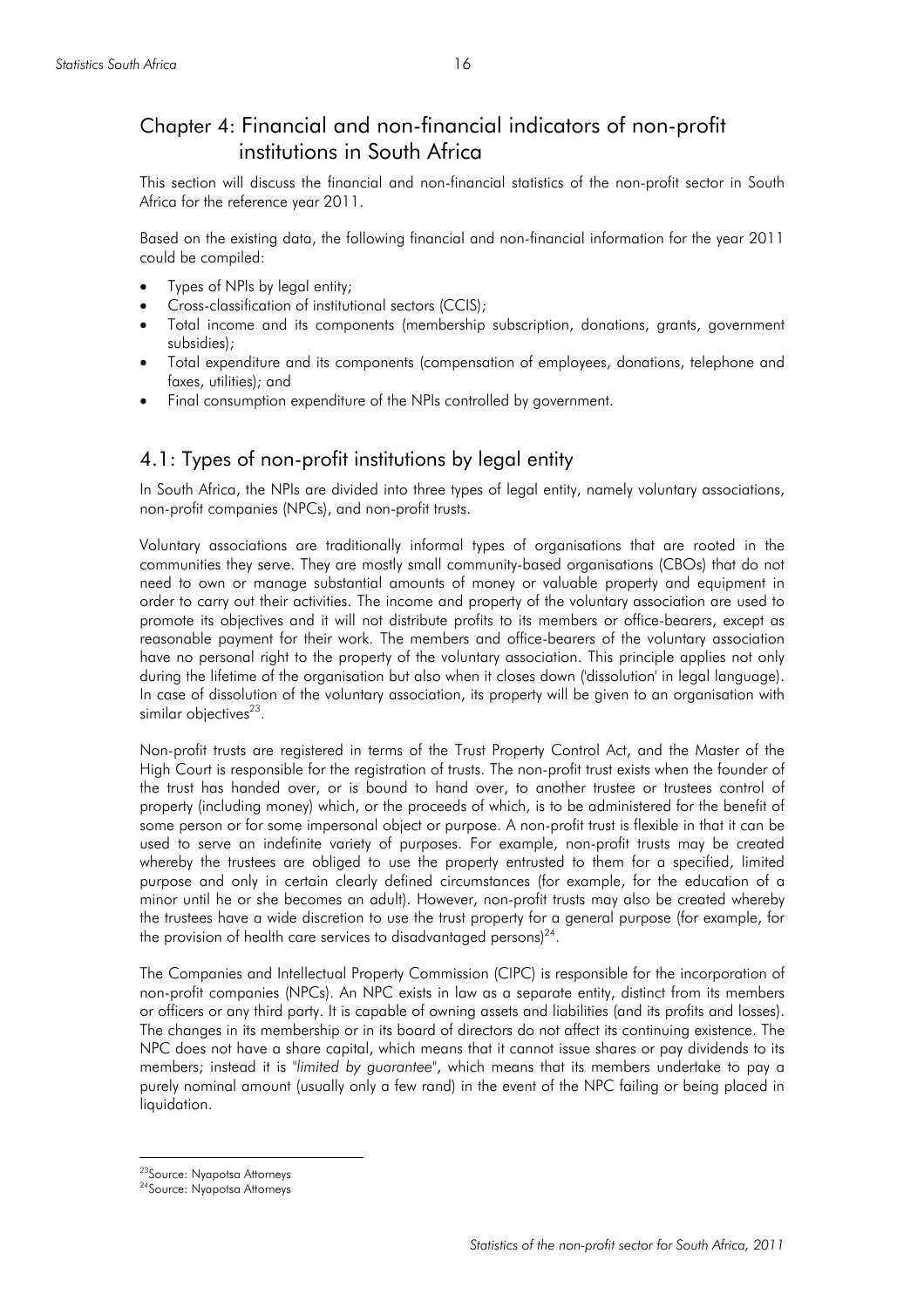The NPO Act therefore provides a much needed registration facility for all these types of NPIs, thus creating a central depository of all registered NPIs that is accessible to the public. The NPIs were further classified into 11 NPI categories (which are informed by the founding document's mission and objectives of the NPI), according to the International Classification of Non-profit Organisations (ICNPO).

Table 5 shows the types of NPIs by legal entity. The NPIs can be registered as voluntary associations, NPCs or non-profit trusts. In 2011, there were 87 617 NPIs registered with the DSD. The majority of registered NPIs are voluntary associations (83 471) whereas NPCs constituted 2 261 and non-profit trusts made up 1 885 of the total registered NPIs.

|                                                           |                          | Type of NPIs          |                  |
|-----------------------------------------------------------|--------------------------|-----------------------|------------------|
| Objective                                                 | Voluntary<br>association | Non-profit<br>company | Non-profit trust |
| Culture and recreation                                    | 4 2 3 1                  | 158                   | 88               |
| Education                                                 | 6472                     | 344                   | 342              |
| Health                                                    | 8 1 0 6                  | 164                   | 112              |
| Social services                                           | 33 386                   | 351                   | 235              |
| Environment                                               | 936                      | 70                    | 78               |
| Development and housing                                   | 17998                    | 644                   | 294              |
| Law, advocacy and politics                                | 1817                     | 92                    | 42               |
| Philanthropic intermediaries and<br>voluntarism promotion | 391                      | 89                    | 528              |
| International                                             | 52                       | 5                     | $\overline{2}$   |
| Religion                                                  | 9640                     | 295                   | 154              |
| Business and professional<br>associations, unions         | 442                      | 49                    | 10               |
| Total                                                     | 83 471                   | 2 2 6 1               | 1885             |

| Table 5: Types of non-profit institutions by legal entity and objectives, 2011 (number) |  |  |  |
|-----------------------------------------------------------------------------------------|--|--|--|
|-----------------------------------------------------------------------------------------|--|--|--|

Source: Department of Social Development, 2013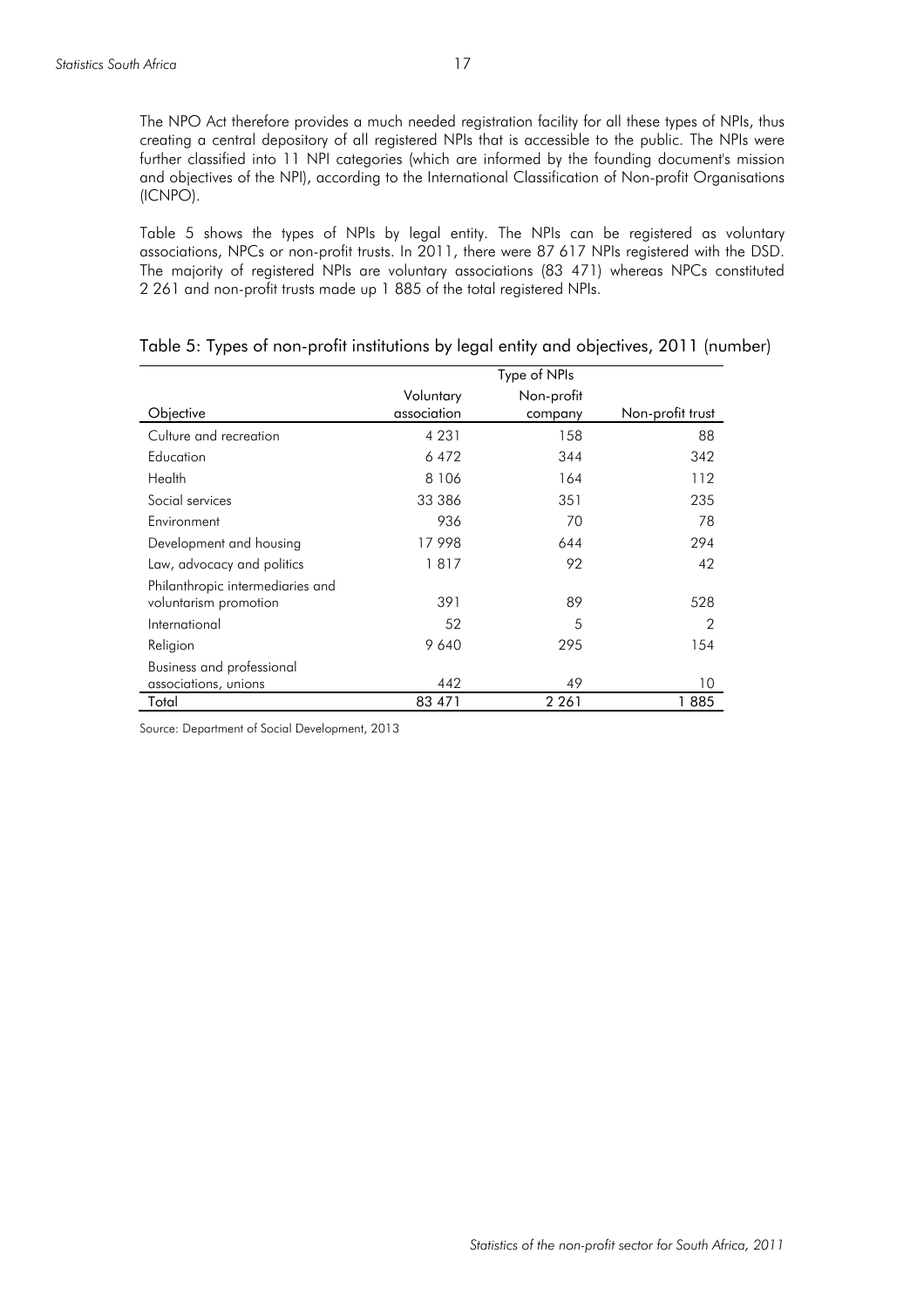Table 6 shows types of NPIs by legal entity and objectives. Registered NPIs are grouped by 11 objectives according to SANPIC. 40,0% of the voluntary association NPIs are classified as social services, followed by development and housing (21,6%) and religion (11,5%). This is in contrast to the non-profit trust NPIs where the majority of NPIs were classified as philanthropic intermediaries and voluntarism (28,0%), followed by education (18,1%), development and housing (15,6%) and social services (12,5%).

|                                                           | Type of NPIs             |                       |                  |
|-----------------------------------------------------------|--------------------------|-----------------------|------------------|
| Objective                                                 | Voluntary<br>association | Non-profit<br>company | Non-profit trust |
| Culture and recreation                                    | 5,1                      | 7,0                   | 4,7              |
| Education                                                 | 7,8                      | 15,2                  | 18,1             |
| Health                                                    | 9,7                      | 7,3                   | 5,9              |
| Social services                                           | 40,0                     | 15,5                  | 12,6             |
| Environment                                               | 1,1                      | 3,1                   | 4,1              |
| Development and housing                                   | 21,5                     | 28,5                  | 15,6             |
| Law, advocacy and politics                                | 2,2                      | 4,1                   | 2,2              |
| Philanthropic intermediaries and<br>voluntarism promotion | 0,5                      | 3,9                   | 28,0             |
| International                                             | 0,1                      | 0,2                   | 0,1              |
| Religion                                                  | 11,5                     | 13,0                  | 8,2              |
| Business and professional<br>associations, unions         | 0,5                      | 2,2                   | 0,5              |
| Total                                                     | 100,0                    | 100,0                 | 100,0            |

| Table 6: Types of non-profit institutions by legal entity and objectives, 2011 (%) |  |  |  |
|------------------------------------------------------------------------------------|--|--|--|
|------------------------------------------------------------------------------------|--|--|--|

Source: Department of Social Development, 2013

# 4.2: Cross-classification of institutional sectors

Institutional units are aggregated into institutional sectors. Institutional sectors are classified on the basis of their principal functions, behaviour and objectives. Institutional sectors comprise the following:

- Financial corporations;
- Non-financial corporations;
- General government;
- Households; and
- Non-profit institutions serving households (NPISHs).

The financial corporation sector consists of all resident corporations engaged in financial intermediation or in auxiliary financial activities which are closely related to financial intermediation. The non-financial corporation sector includes corporations principally engaged in the production of market goods and non-financial services.

The general government sector consists mainly of government units financed and controlled by government, e.g. the different levels of government. The household sector includes unincorporated business enterprises owned and controlled by households, whether market producers or producing for own final use, i.e. sole proprietors and partnerships. The NPISH includes legal social entities that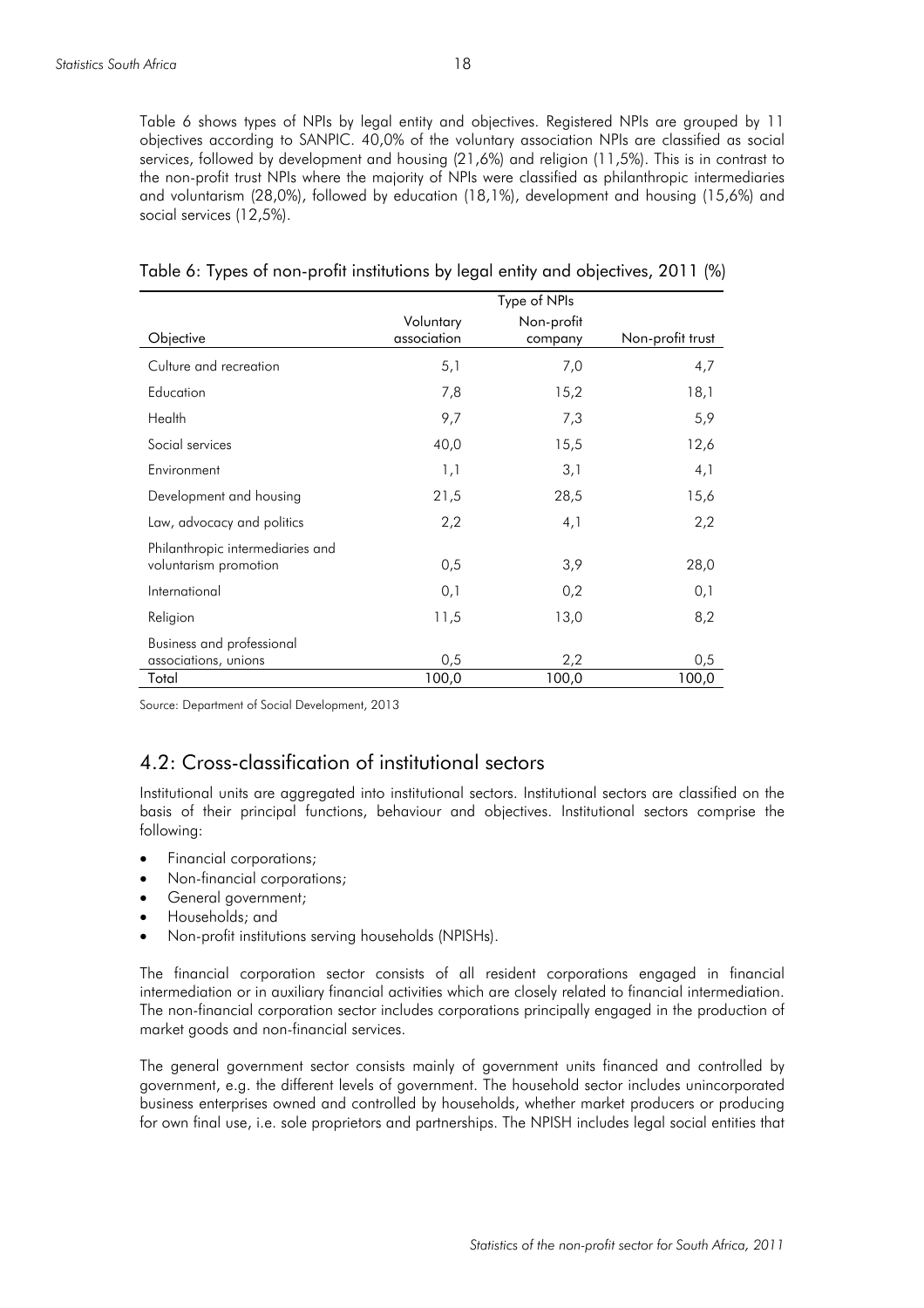provide goods and services to their members or to households without price or at prices that are not economically significant, e.g. aid organisations and religious societies<sup>25</sup>.

The production and generation of income accounts can be developed by either estimating their underlying variables according to a classification of economic activity or by a classification according to type of ownership (institutional sector).

The production accounts emphasise the concept of value added or gross domestic product (GDP) as one of the main balancing items in the SNA. The SNA recommends the calculation of the GDP for the entire economy and the calculation of the value added for various industries or institutional sectors. The GDP is essentially a production measure as it is obtained through the sum of the gross value added (GVA) of all resident institutional units, in their capacities as producers, plus the values of any taxes, less subsidies, on production or imports not already included in the values of the outputs and value added by producers. Table 7 shows the cross-classification of production account items by institutional sector. The non-financial corporation institutional sector was the largest contributor to the total economy, while NPISH was the smallest contributor.

Table 7: Cross-classification of production account items by institutional sector, 2011 (R million)

| Production account        | Financial<br>corporations | Non-financial<br>corporations | General<br>government | Households | <b>NPISH</b> |
|---------------------------|---------------------------|-------------------------------|-----------------------|------------|--------------|
| Output                    | 397 475                   | 3 845 734                     | 836 845               | 794 371    | 34 5 25      |
| Intermediate consumption  | 162 325                   | 2 3 8 8 1 7 6                 | 372 680               | 335 629    | 15 107       |
| Gross value added         | 235 150                   | 2 635 033                     | 464 165               | 458 742    | 19418        |
| Compensation of employees | 115 731                   | 693 708                       | 401 771               | 106 582    | 16802        |
| Other taxes on production | 3 3 5 9                   | 23 687                        | 4 7 3 7               | 18398      |              |
| Other subsidies           | (110)                     | (5 728)                       | (2 130)               | (1 517)    |              |
| Gross operating surplus   | 16 170                    | 745 891                       | 59 787                | 335 279    | 2616         |

Source: Statistics South Africa – Supply and use tables, 2013

## 4.3: Income of South African non-profit institutions

Voluntary work is the most significant contributor to NPIs in South Africa, while many in-kind goods and personal resources are donated to NPIs. The value of free time donated to NPIs may be more than the size of cash donations from households, and represents a very significant component of NPI income. NPIs are expressions of voluntary actions, and in addition involve a substantial percentage of volunteer contributions. The majority of the income of South African NPIs is derived from three core sources:

Local donations;

- Government subsidies; and
- Membership subscriptions.

Local donations are the largest provider of transfer income to NPIs in the form of either donations or sponsorships, which may be in cash or in kind. The extent to which the in-kind transfers are captured in the NPISA donations figure will depend upon the accounting practices of the individual NPI.

Government subsidies are the second largest provider of income for NPIs. A number of central and provincial governments make grants to NPIs directly. However, other government transfers such as subsidies and a number of health contracts could be classified as either grants or contract sales.

 $25$  Source: Statistics South Africa – Supply and use tables, 2005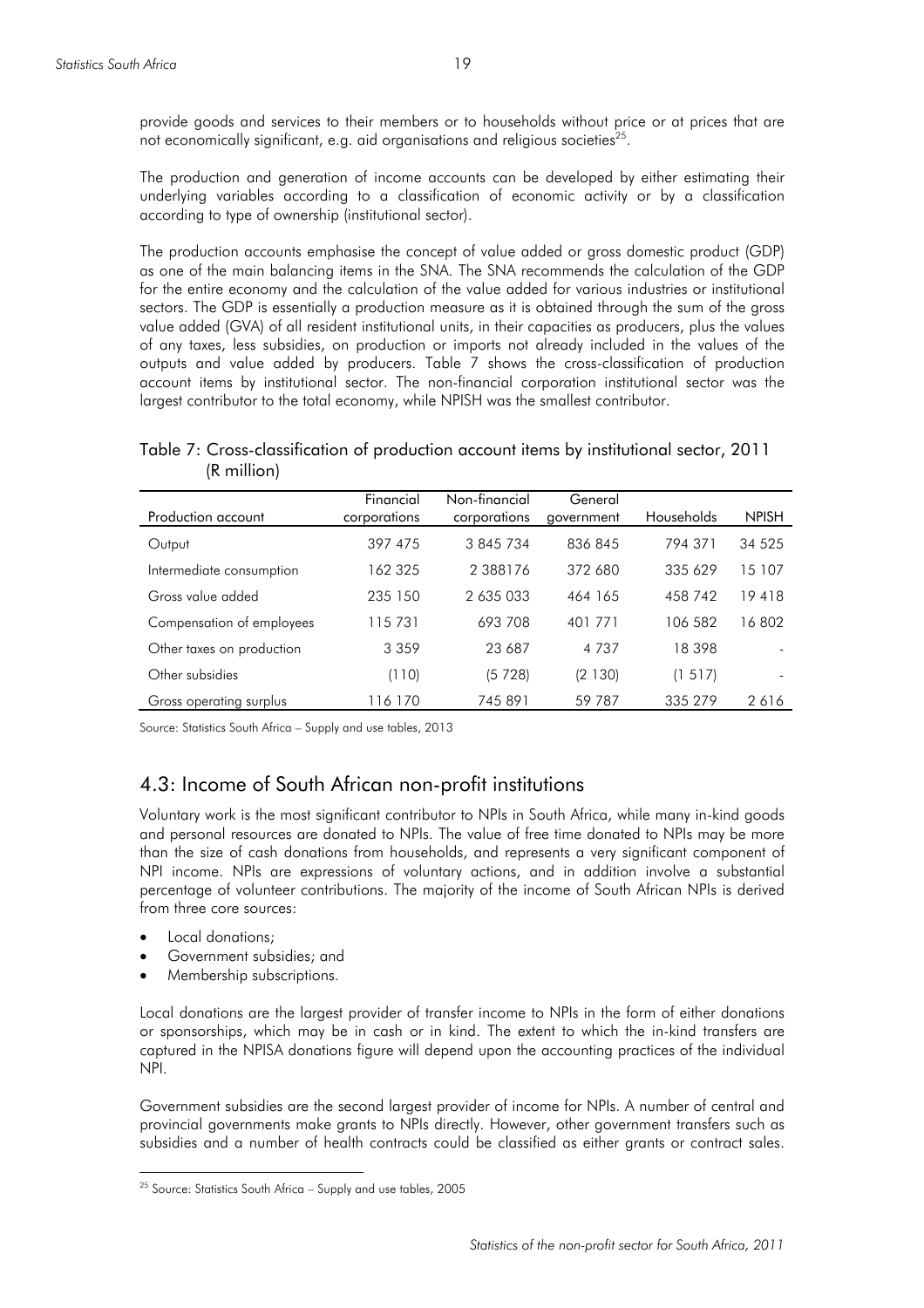Local government also makes a number of grants to NPIs, funded from both their own sources and from central government.

Membership subscriptions are also a major contributor to the transfer of income to NPIs in South Africa. Households make monetary donations in a variety of settings – from street appeals to collection plates at churches, to bequests. In addition, their participation in institutions may include a contribution via a subscription or membership fee, both of which are considered transfers because the actual service that members may receive from the NPI is unlikely to bear a strong relationship to the amount paid.

Figure 1 indicates that 30,9% of the total income of South African NPIs in 2011 was sourced from local donations, followed by government subsidies (28,9%), and membership subscription (24,6%). The smallest contributor to the total income of South African NPIs was sales income (6,8%) and service income (8,8%).



Figure 1: Income of South African non-profit institutions, 2011

Source: Department of Social Development, 2013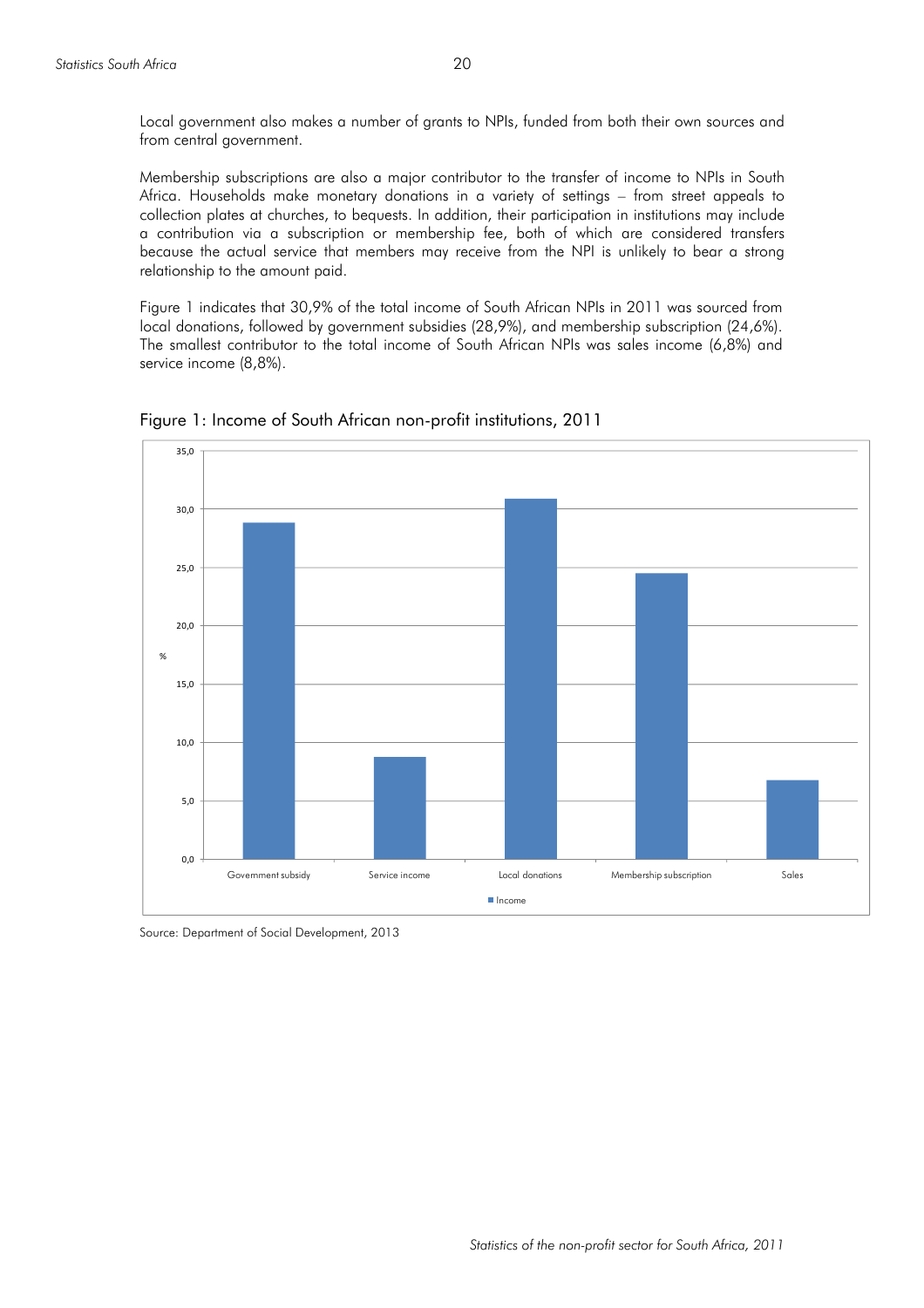Figure 2 shows the category of income by type of NPI in 2011. The majority of income in the form of government subsidies was received by social services NPIs (39,6%), followed by education NPIs (19,7%) and health NPIs (10,2%). A large portion of income in the form of local donations was received by development and housing NPIs (28,6%), followed by social services NPIs (20,5%), religion NPIs (11,9%) and philanthropic intermediaries and voluntarism promotion NPIs (11,3%). The majority of income in the form of membership subscription was received by education NPIs and research NPIs (72,5%), followed business and professional association unions NPIs (9,7%) and social services NPIs (6,4%).



Figure 2: Category of income by type of non-profit institution, 2011

Source: Department of Social Development, 2013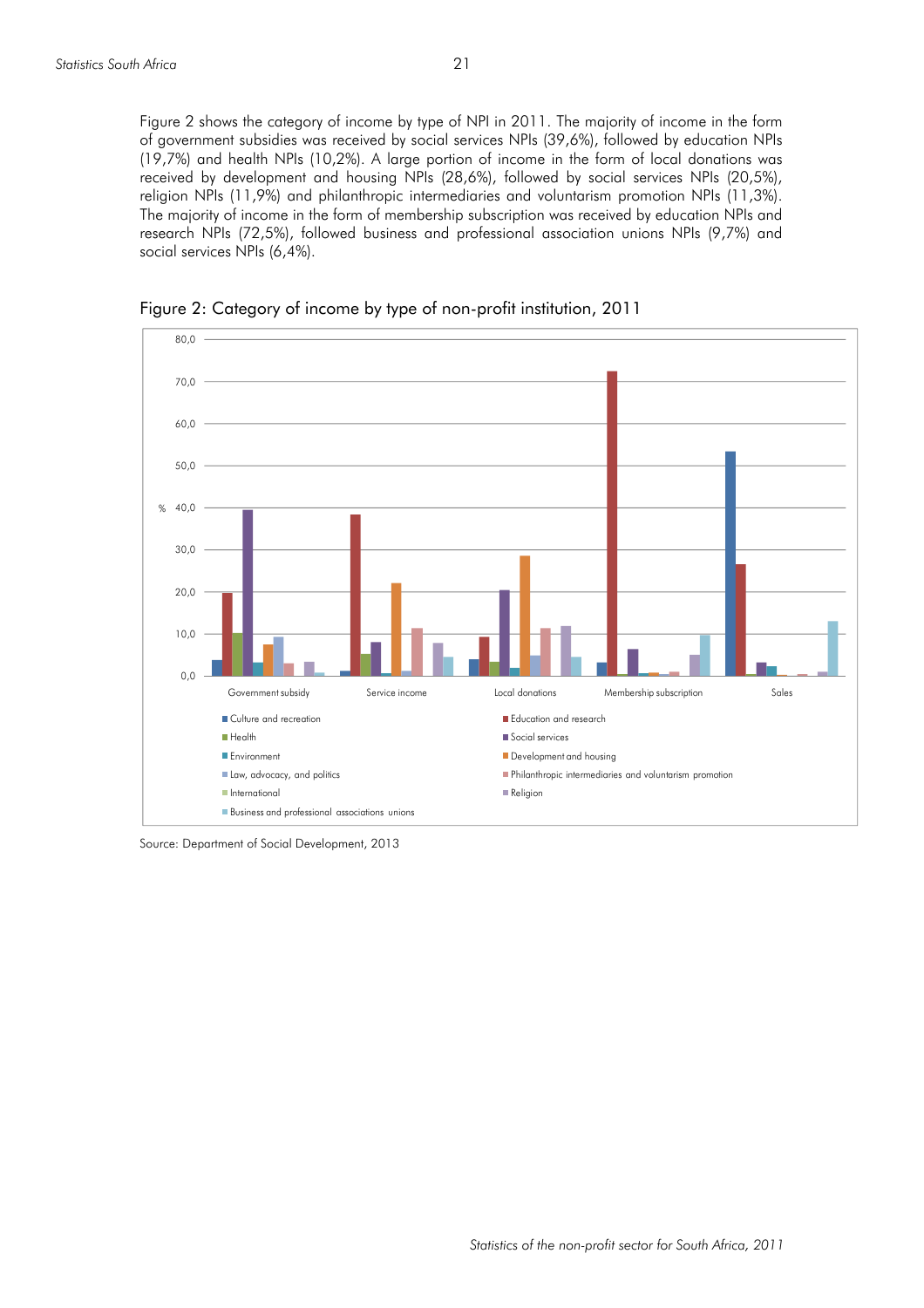### 4.4: Expenditure of South African non-profit institutions

Most NPIs have to rely on government grants and donations from fundraising because NPIs usually serve sections of the community that could not afford to pay the full cost of the service. NPIs do not usually choose their target groups according to who can pay for the service, but according to who needs the service most.

NPIs and general government often provide goods and services to households for their individual consumption free of charge or at reduced prices. Examples are health services provided by government or reimbursed by a social security fund, education services, the part of service provided by public museums, concert halls that are not financed by entrance fees, aid for social housing, etc. By adding the general government and individual consumption expenditure to household final consumption expenditure, one receives the actual final consumption of households.

Figure 3 shows the expenditure incurred by South African NPIs for the year 2011. The highest expenditure incurred by South African NPIs was compensation of employees (86,6%), followed by maintenance and repairs (4,4%), transportation costs (3,0%) and utilities (2,2%).



Figure 3: Expenditure of South African non-profit institutions, 2011

Source: Department of Social Development, 2013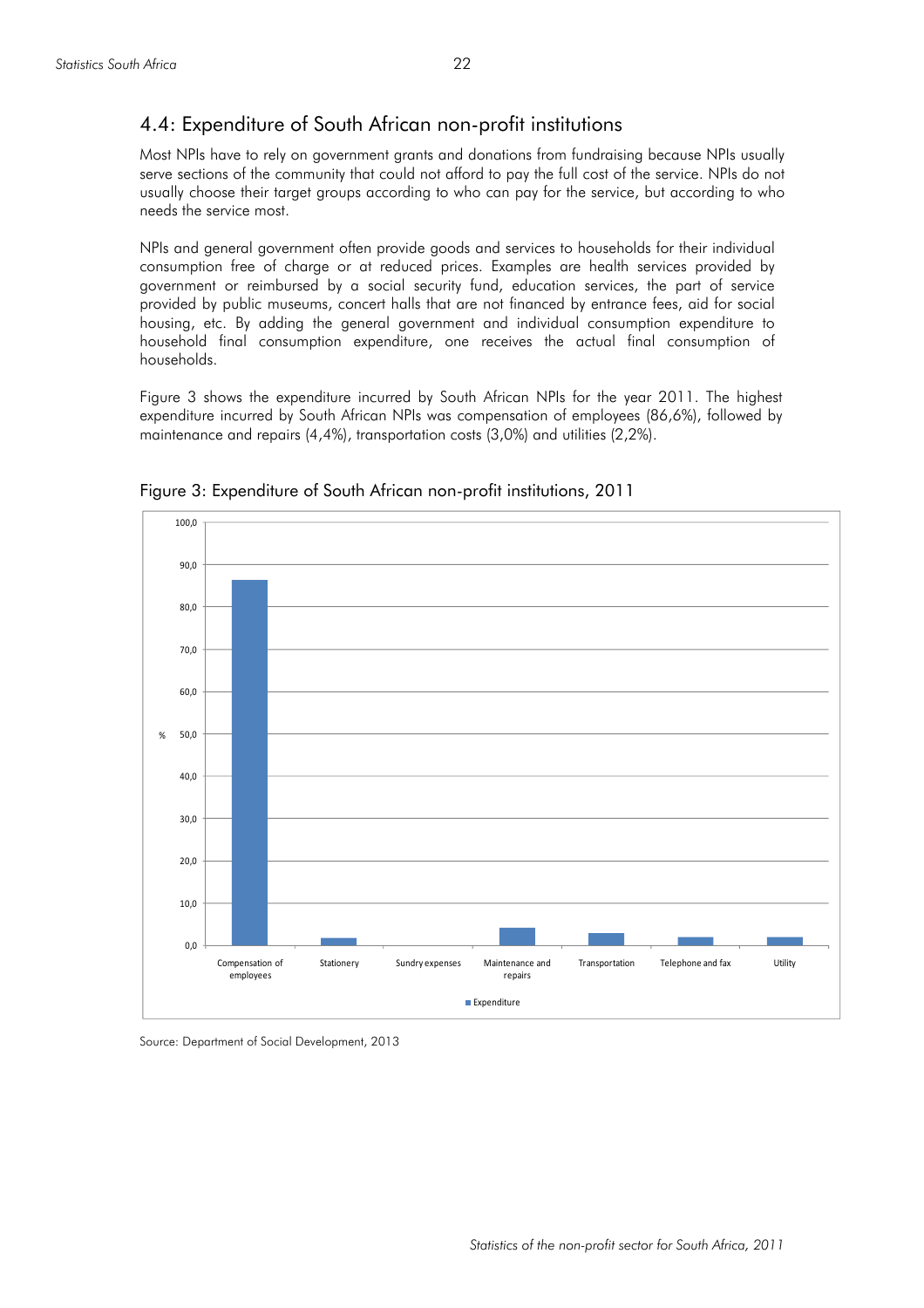Figure 4 illustrates the category of expenditure by type of NPI in 2011. Of the category of expenditure (compensation of employees), 31,8% came from education NPIs, followed by development and housing NPIs (29,9%) and social service NPIs (13,6%). Of the category of expenditure (sundry expenses), 74,9% came from health NPIs, followed by social services NPIs (15,9%) and environment NPIs (5,5%). Of the category of expenditure (utility), 38,7% came from education NPIs, followed by social services NPIs (31,9%) and religion NPIs (9,4%).



Figure 4: Category of expenditure by type of non-profit institution, 2011

Source: Department of Social Development, 2013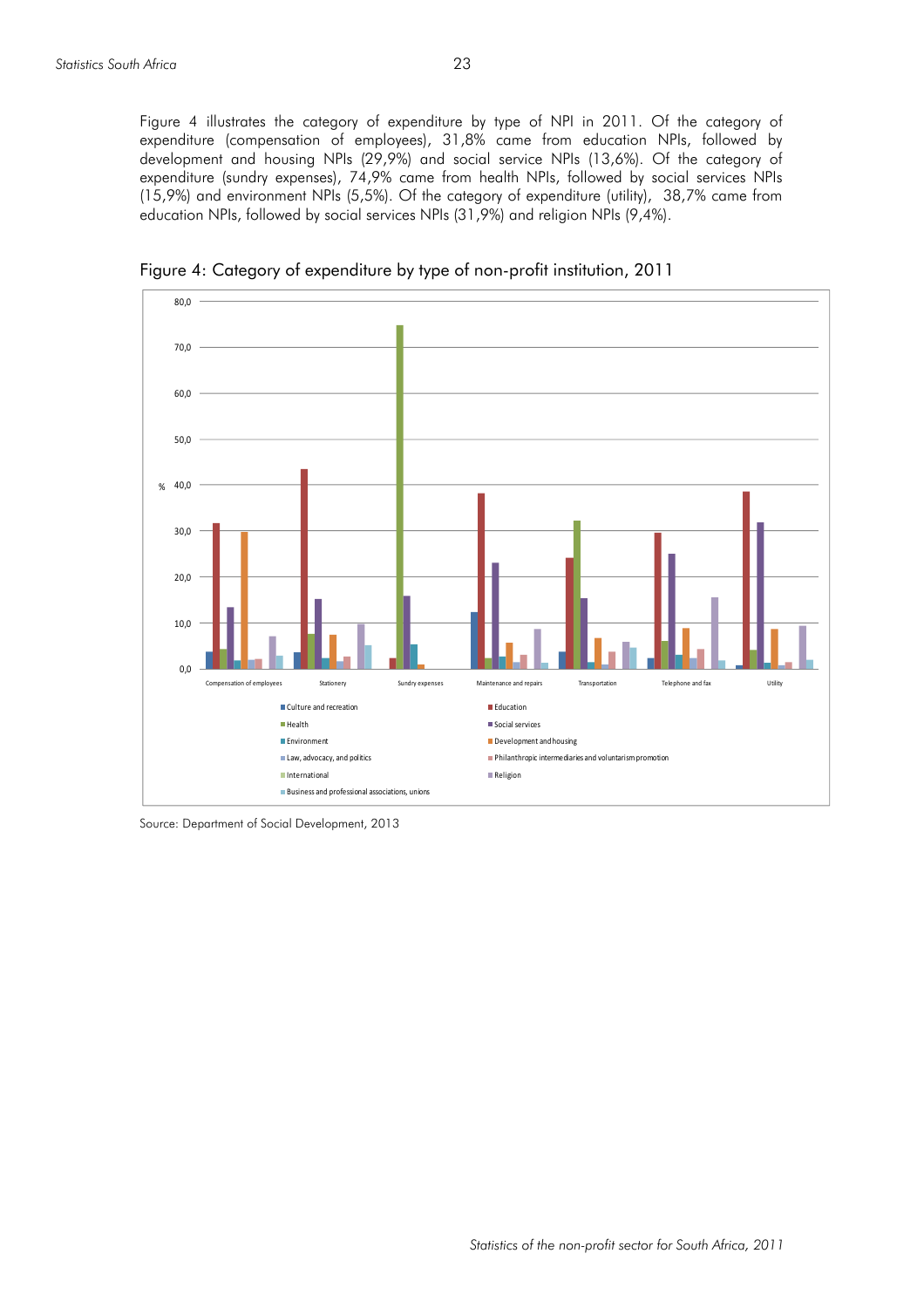# 4.5: Final consumption expenditure of non-profit institutions controlled by government

The general government sector in South Africa comprises national, provincial and local governments, including national and provincial extra-budgetary accounts and funds, higher education institutions and the non-trading services of municipalities. This section will focus on the national and provincial extra-budgetary accounts and funds<sup>26</sup>. Economic classification of final consumption expenditure is a measure of the nature and economic effect of government operations on the economy of the country. Six main economically classified cash payments for operating activities categories are identified. These are purchases of goods and services; interest; subsidies; grants; social benefits; and other payments<sup>27</sup>. Extra-budgetary accounts keep their accounts on an accrual basis, i.e. the payments are recorded in the period to which the transactions relate, and surplus, deficits, assets and liabilities resulting from these transactions are carried over to the next fiscal year.

Figure 5 shows the breakdown of final consumption expenditure of NPIs controlled by government in 2011. Economic affairs (37,5%) accounted for the largest share of the total final consumption expenditure of NPIs controlled by government, followed by social protection (25, 1%) and general public services (13,5%).



Figure 5: Final consumption expenditure of South African non-profit institutions controlled by government, 2011

Source: Statistics South Africa – Financial statistics of extra-budgetary accounts and funds, 2013

<sup>&</sup>lt;sup>26</sup> The extra-budgetary accounts are non-profit institutions controlled by government.

<sup>27</sup> Source: Statistics South Africa – Financial statistics of extra-budgetary accounts and funds, 2011/2012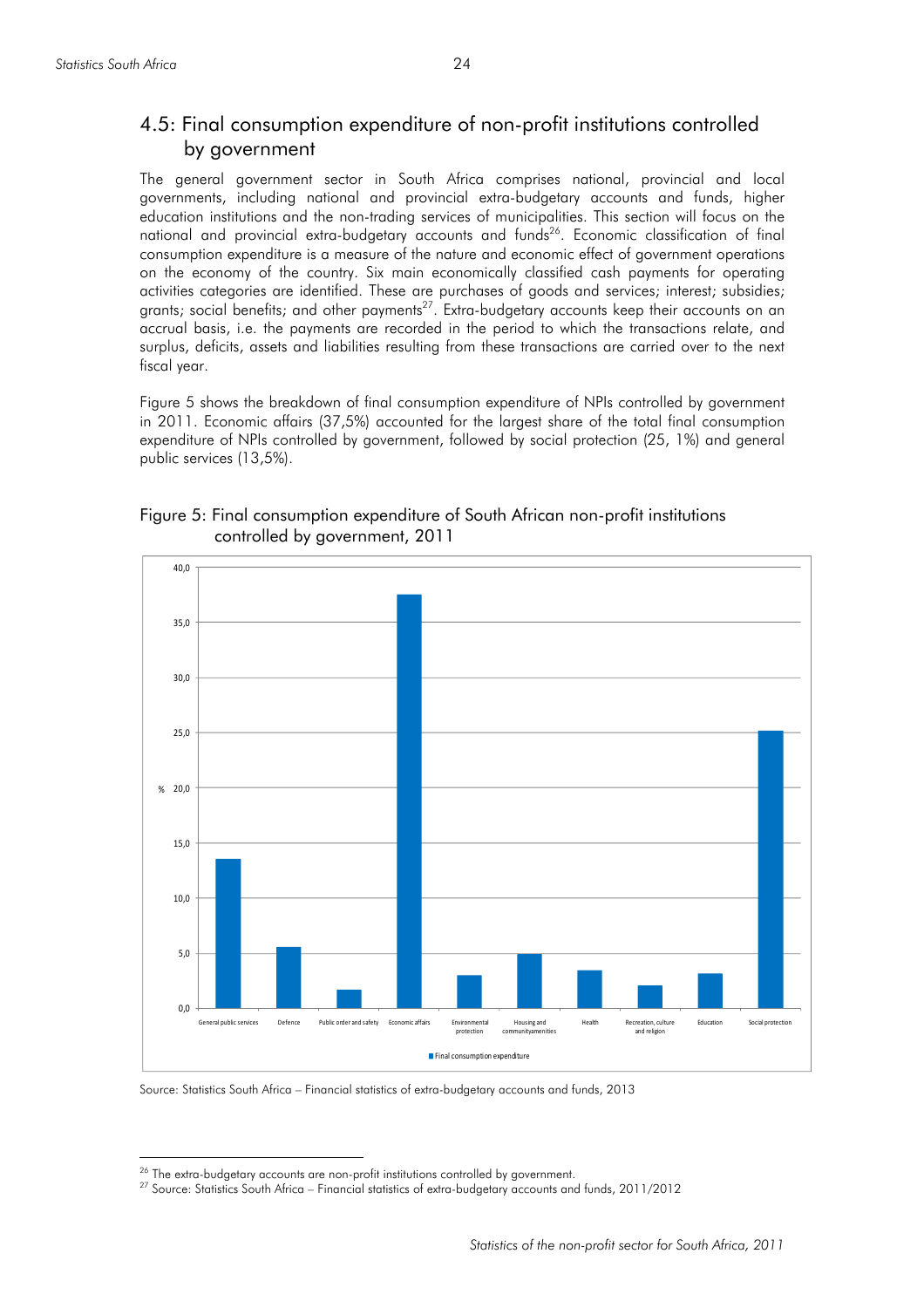$\overline{a}$ 

Purchases of goods and services include the total value of goods and services purchased by the NPI government sector for use in a production process or acquired for resale. Interest includes interest payments mainly to residents. Subsidies include cash payments to non-financial public corporations, financial public corporations, non-financial private enterprises and financial private enterprises. Grants are capital or current cash payments to foreign governments and international organisations. Social benefits include cash payments for social security benefits, social assistance benefits and employer social benefits. Other payments include property expenses other than interest (mainly rent), and miscellaneous other current and capital cash payments (non-profit institutions serving households, surrender of donor funds to foreign donors, injuries and damages, households, non-life insurance premiums, purchases of goods and services for distribution to households, exchange rate losses, and capital payments to public corporations and private enterprises)<sup>28</sup>.

Figure 6 shows the category of final consumption expenditure by type of NPI controlled by government in 2011. Of the category of final consumption expenditure (compensation of employees), 36,7% came from general public services, followed by economic affairs (19,8%) and social protection (13,6%) NPIs. Of the category of final consumption expenditure (subsidies), 46,5% came from defence, followed by recreation, culture and religion (41,0%) and economic affairs (12,5%) NPIs. Of the category of final consumption expenditure (interest), 88,9% came from housing and community amenities, followed by general public services (4,8%) and social protection (1,9%) NPIs.

Figure 6: Category of final consumption expenditure by type of non-profit institution controlled by government, 2011



Source: Statistics South Africa – Financial statistics of extra-budgetary accounts and funds, 2012

<sup>&</sup>lt;sup>28</sup>Source: Statistics South Africa – Financial statistics of extra-budgetary accounts and funds, 2011/2012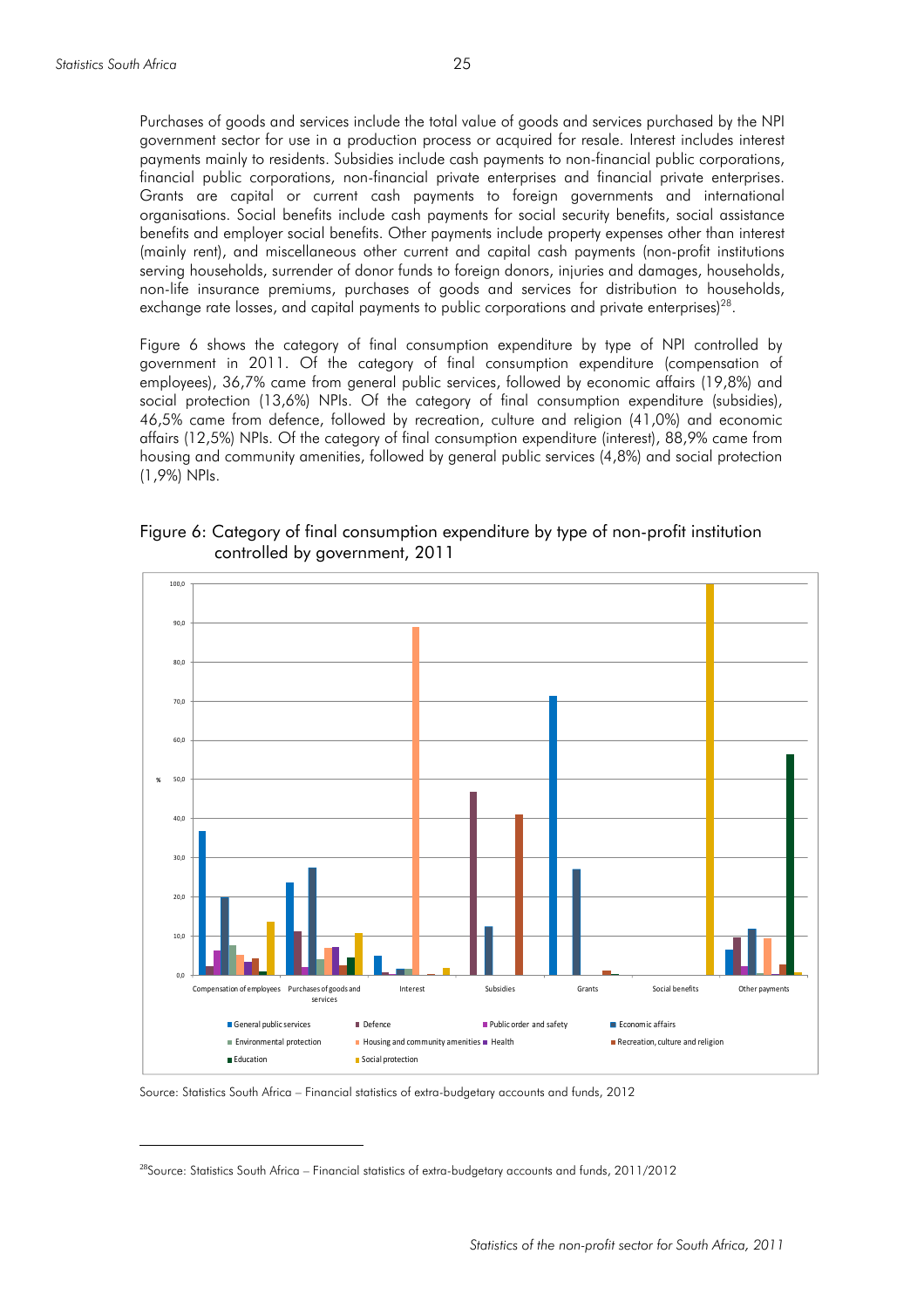# Chapter 5: Conclusion

The development of the NPISA for South Africa will be very useful because it will provide a means by which the economic aspects of NPIs can be drawn out and analysed separately within the structure of the main accounts. One major feature of an NPISA is to set it within the context of the whole economy, so that an NPI's contribution to major national accounting aggregates can be determined. The NPISA will also reveal the contribution of volunteer work to the total employment and economic growth.

The inter-institutional working group was formed in the 2010/2011 financial year, and meets at least once a quarter. The main purpose for the formation of the inter-institutional working group was to drive the various processes required for the development of an NPISA in South Africa. The inter-institutional working group has reviewed the structural-operational definition of the NPI for the purpose of the development of an NPISA for South Africa, and also played a major role in the development of the SANPIC. They are currently in the process of reviewing the definition of volunteer activity.

SANPIC is based on the ICNPO classification system for NPIs. The main advantage of the SANPIC is that it details certain 'catch all' categories or 'other service activities' categories in the SIC in ways that capture more precisely the activities of NPIs. SANPIC is classified according to economic objectives that allow organisations involved in similar economic activities or serving a similar purpose to be grouped together. This provides a basis for meaningful international comparative analysis.

Unpaid SNA and non-SNA work accounts for the survival and well-being of the majority of the population. In fact, the contribution of unpaid work is fairly comparable with that of the economic work insofar as securing basic needs is concerned. Though unpaid work is not exchanged in the market, it is not free. It has a cost, as it uses human capital plus other capital like space, equipment, facilities, etc. Unpaid work is also not unlimited. Therefore, unpaid work is an economic good and it needs to be valued.

NPIs make a significant contribution to the economic and social well-being of South Africans. NPIs include cultural and sports clubs, social service NPIs, schools, hospitals and clinics, churches, environmental NPIs, trade unions, political parties, non-governmental organisations (NGOs), fundraising organisations, charitable trusts, etc.

A large number of South African NPIs are registered as voluntary associations, whereby more than 40,0% of these organisations are classified as social service NPIs. The South African NPIs derived most of their income from local donations, government subsidies and membership subscriptions. While transfers from households remain the area of the core segment, they obtain significant income from membership subscriptions. Government provides income to NPIs through grants (which are classified as subsidies). Income in the social services and education NPIs grew faster than income in the other NPI groups. South African NPIs spent most of their income on the compensation of employees.

Stats SA values your feedback on this discussion document. If you have any comments and/or suggestions, please contact Membrey Mogapi at MembreyM@statssa.gov.za by 31 June 2014.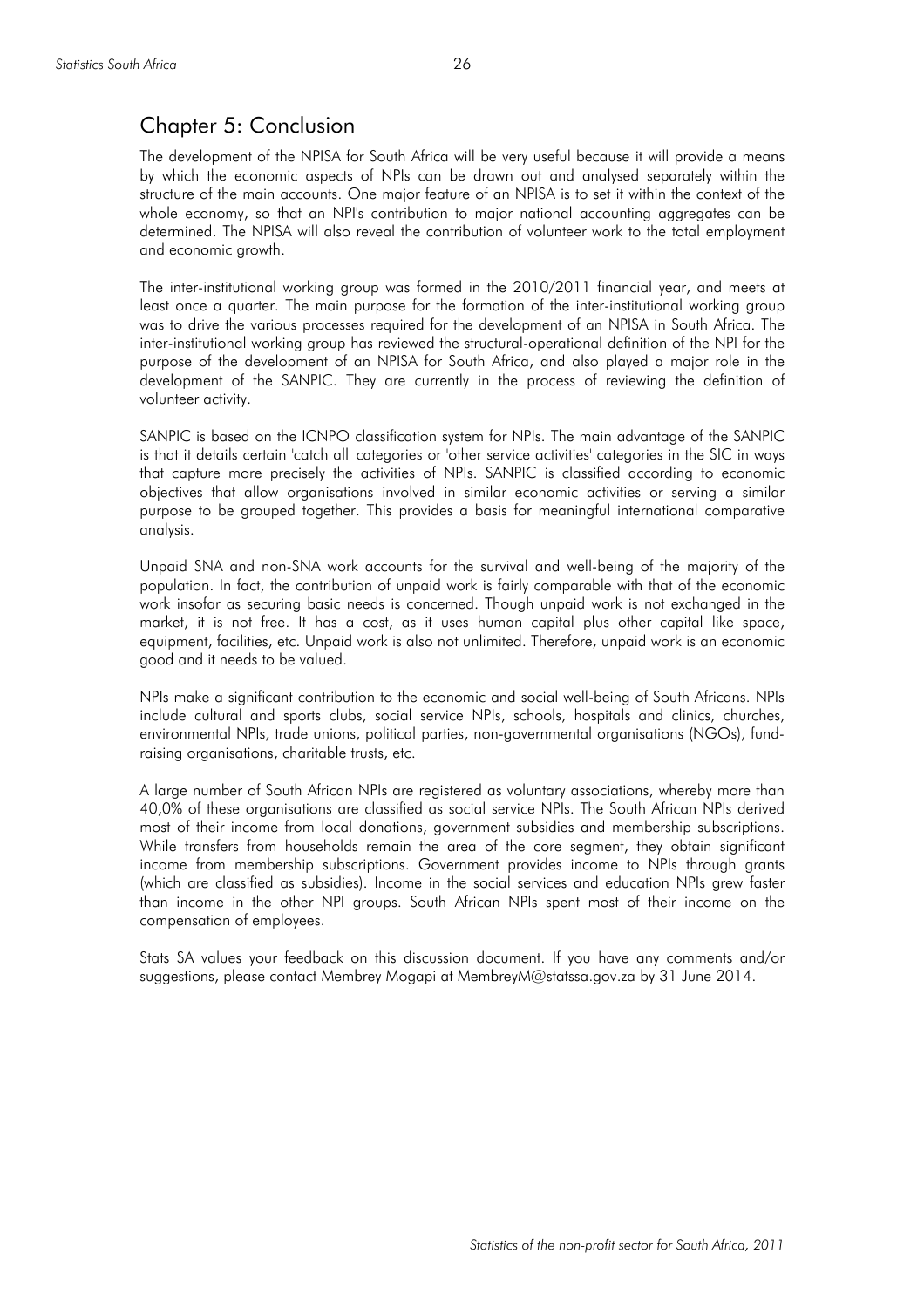# Glossary

| Compensation of employees                               | Compensation of employees is defined as the total<br>remuneration, in cash or in kind, payable by an<br>employer to an employee in return for work done by<br>the latter during the accounting period. It is recorded<br>on a gross basis, i.e. before any deduction for<br>income taxes, pensions, unemployment insurance<br>and other social insurance schemes. It also includes<br>other forms of compensation, namely commissions,<br>tips, bonuses, directors' fees and allowances such as<br>those for holidays and sick leave, as well as military<br>pay and allowances. It excludes employers' social<br>contributions. |
|---------------------------------------------------------|----------------------------------------------------------------------------------------------------------------------------------------------------------------------------------------------------------------------------------------------------------------------------------------------------------------------------------------------------------------------------------------------------------------------------------------------------------------------------------------------------------------------------------------------------------------------------------------------------------------------------------|
| <b>Employees</b>                                        | Employees are the people employed by the<br>business/organisation who received pay (in salaries,<br>wages, commission, piece rates or payments in kind)<br>for any part of the reference period (excluding<br>independent contractors).                                                                                                                                                                                                                                                                                                                                                                                          |
| Employment                                              | Employment refers to the number of persons<br>employed in the labour force framework. It includes<br>persons at work, even if only for one hour during the<br>reference period, and also persons temporarily<br>absent from work.                                                                                                                                                                                                                                                                                                                                                                                                |
| Gross domestic product                                  | GDP is a measure of the total value of production of<br>all resident institutional units in the economic<br>territory of a country in a specific period.                                                                                                                                                                                                                                                                                                                                                                                                                                                                         |
| Full-time equivalent                                    | FTE employment is the number of full-time<br>equivalent jobs, defined as total hours worked<br>divided by average annual hours worked in full-time<br>jobs.                                                                                                                                                                                                                                                                                                                                                                                                                                                                      |
| Household                                               | Group of people who live together and provide<br>themselves jointly with food and/or other essentials<br>for living, or a single person who lives alone.                                                                                                                                                                                                                                                                                                                                                                                                                                                                         |
| Institutional unit                                      | An institutional unit is an economic entity that is<br>capable, in its own right, of owning assets, incurring<br>liabilities and engaging in economic activities and in<br>transactions with other entities.                                                                                                                                                                                                                                                                                                                                                                                                                     |
| Non-profit institution                                  | An NPI is a trust, company or other association of<br>persons established for a public purpose and the<br>income and the property of which are not<br>distributable to its members or office-bearers except<br>as reasonable compensation for services rendered.                                                                                                                                                                                                                                                                                                                                                                 |
| Non-profit institutions engaged in<br>market production | NPIs which charge fees determined by their costs of<br>production and which are sufficiently high to have a<br>significant influence on the demand for their<br>services. Any surpluses that such institutions make<br>must be retained within those institutions as their<br>status as NPIs prevents them from distributing them<br>to others.                                                                                                                                                                                                                                                                                  |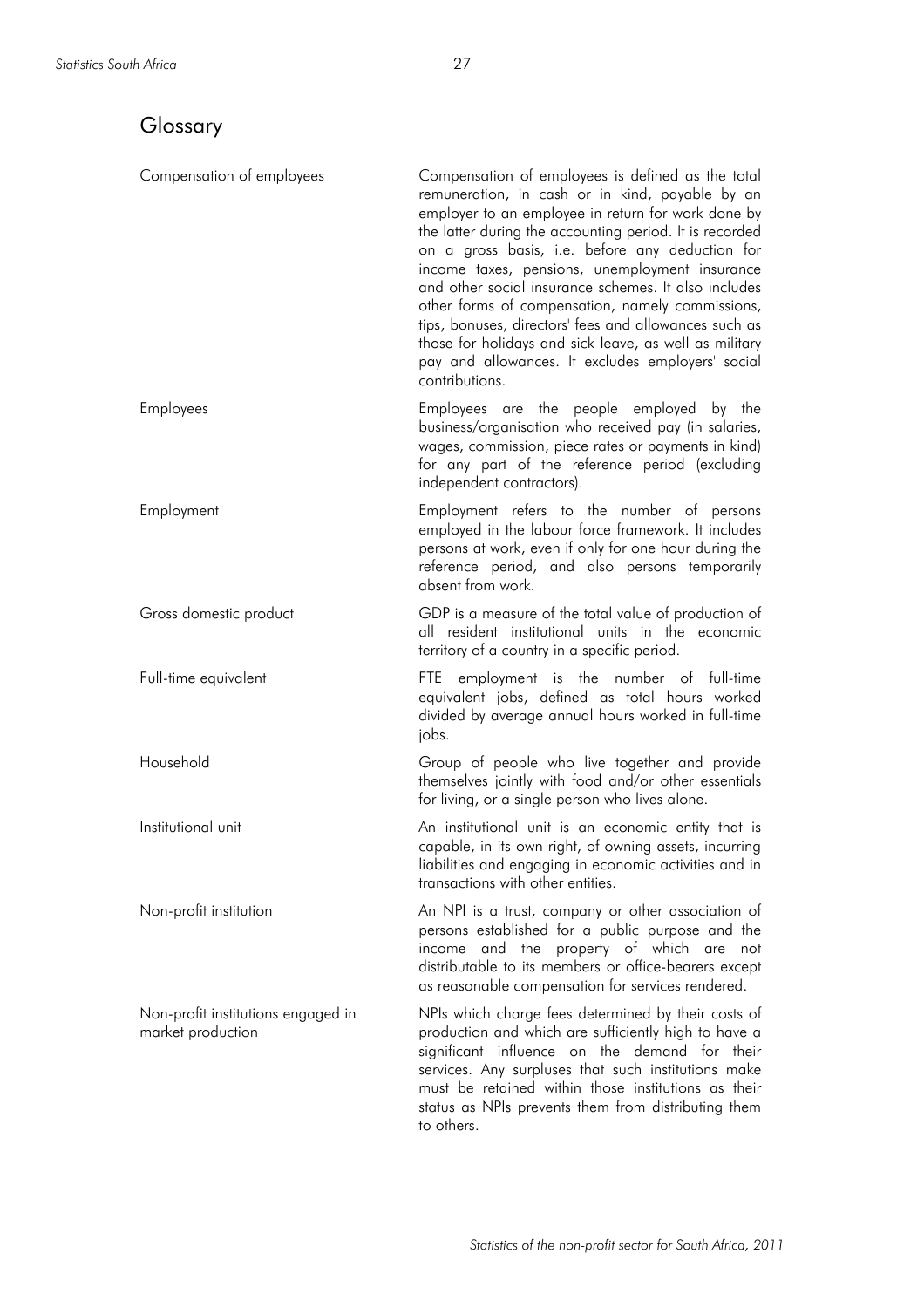| Non-profit institutions engaged in non-<br>market production | NPIs that are incapable of providing financial gain<br>to the units which control or manage them, and<br>which must rely principally on funds other than<br>receipts from sales to cover their costs of production<br>or other activities.                                                                            |
|--------------------------------------------------------------|-----------------------------------------------------------------------------------------------------------------------------------------------------------------------------------------------------------------------------------------------------------------------------------------------------------------------|
| Number of hours volunteered                                  | Number of hours volunteered refers to the duration<br>in hours of each activity that the respondent identifies<br>as having been performed during the reference<br>period.                                                                                                                                            |
| Opportunity cost                                             | Opportunity cost method estimates the value by<br>assigning to the hours of volunteer work the average<br>wage that the volunteer would have earned if that<br>volunteer had worked at his or her regular job for<br>those same hours.                                                                                |
| Production boundary                                          | The production of all goods or services that are<br>supplied to units other than their producers, or<br>intended to be so supplied, including the production<br>of goods or services used up in the process of<br>producing such goods or services.                                                                   |
| Replacement cost                                             | Replacement cost method estimates the value by<br>assigning to the hours of volunteer work what it<br>would have cost to hire someone to do the work that<br>the volunteer was doing for no pay.                                                                                                                      |
| Volunteer activity                                           | Volunteer activity refers to unpaid non-compulsory<br>work; that is, time individuals give without pay to<br>activities performed either through an organisation<br>or directly for others outside their own household.                                                                                               |
| Volunteer labour                                             | An individual who provides services to an NPO and<br>service,<br>administration<br>fundraising<br>or<br>its<br>programmes, without remuneration. However, out-<br>of-pocket expenses are often reimbursed by the<br>NPO, and in some cases an honorarium is offered<br>to the volunteer.                              |
| Volunteer rate                                               | Volunteer rate represents the percentage of the<br>population that reports engaging in any in-scope<br>volunteer activity during the reference period. It is<br>computed by dividing the number of volunteers<br>identified through the volunteering module by the<br>population (15 years and older) of the country. |